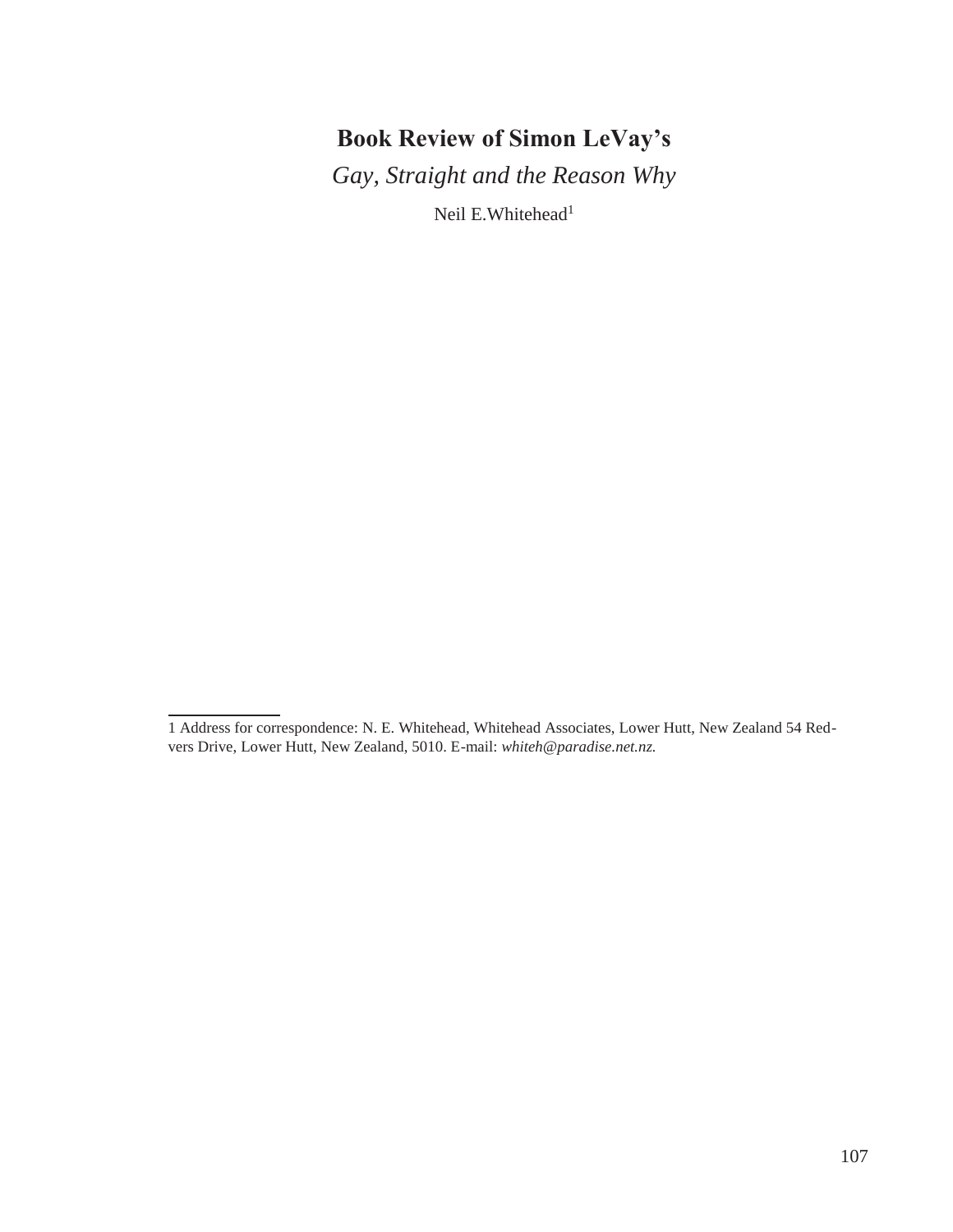**Summary**: This book reports on a very good survey of the possible biological/prenatal/ neurohormonal origins of SSA (same-sex attraction) and a small but inadequate survey on OSA (opposite-sex attraction). While it contains a large number of new insights and useful interpretations, some of the points need significant modification in view of recent literature. The book presents a rather confused picture of whether social/psychological factors have any importance, and its discussion of them is far too superficial. It opts for most SSA being caused by prenatal hormones, a conclusion not consistent with the much replicated results of twin studies, which show all prenatal factors are only a minor influence. That twin studies conclusion is a maximum estimate not likely to change. Prenatal origin for sexual orientation is now not the majority view of researchers, who assign a prime role to postnatal factors. Contrary to the position suggested in the book, the brain is not strongly gendered at birth. One section suggests that limited change in sexual orientation is possible. The book discusses the increasing doubts about the "elder brother hypothesis" (i.e., the more elder brothers the greater the possibility of SSA), but overvalues the biological explanations. Overall the book is complex and the confusing results from many experimental programs trying to explain SSA by biological factors suggest there are too many layers of hypothesis.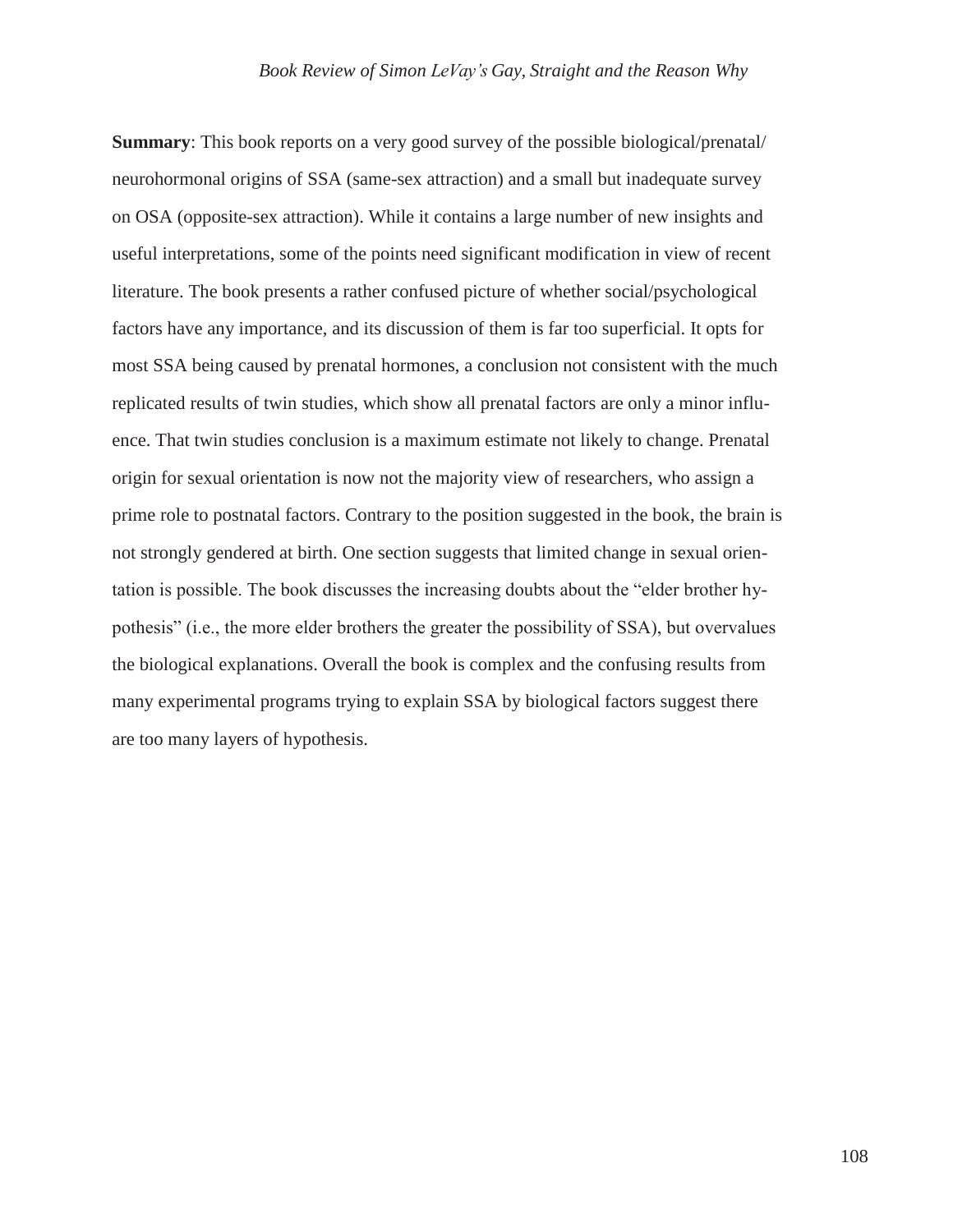# **Book Review of Simon LeVay's** *Gay, Straight and the Reason Why*

*Gay, Straight and the Reason Why* by Simon LeVay (O.U.P. 2011) is about sexual orientation, both gay and straight. It asserts the origin of both is the same: prenatal and hormonal. While both sexual orientations are discussed, the book concentrates on same-sex attraction (homosexuality); the explicit discussion of opposite-sex attraction (heterosexuality) is quite thin.

Author and neuroanatomist Simon LeVay is best known for his 1991 claim that the INAH3 nucleus size in the hypothalamus of brains of homosexual men issignificantly more like that of women (LeVay, 1991). He has also written several books dealing with the science about SSA.

Published by Oxford University Press, the book appears to be scientifically careful. It cannot discuss papers dated after its 2010 publication, however, so please bear that in mind for the other literature cited in this review.

*Gay, Straight and the Reason Why* demonstrates clearly what a prereviewer on the back cover calls LeVay's "mastery of the literature." It provides an excellent discussion of the biological literature. While I do not agree with many of the biological arguments because of results described in later papers, I have never come across a text with somany stimulating new ideas—so despite my disagreement, I felt the book was well worth the purchase price. Contrary to a back cover reviewer's comment about its "balance," however, I found it surprisingly unbalanced; it is weak on the social side and misses many explanations that would occur instantly not only to clinicians but to general social scientists.

There are 295 pages of text, but a glossary, chapter references, and bibliography extend the book to 412 pages; like many academic books, the actual text ends well before expected. Of the actual text, only 16 pages are a superficial survey of social factors. Since LeVay concentrates on the science, so will I.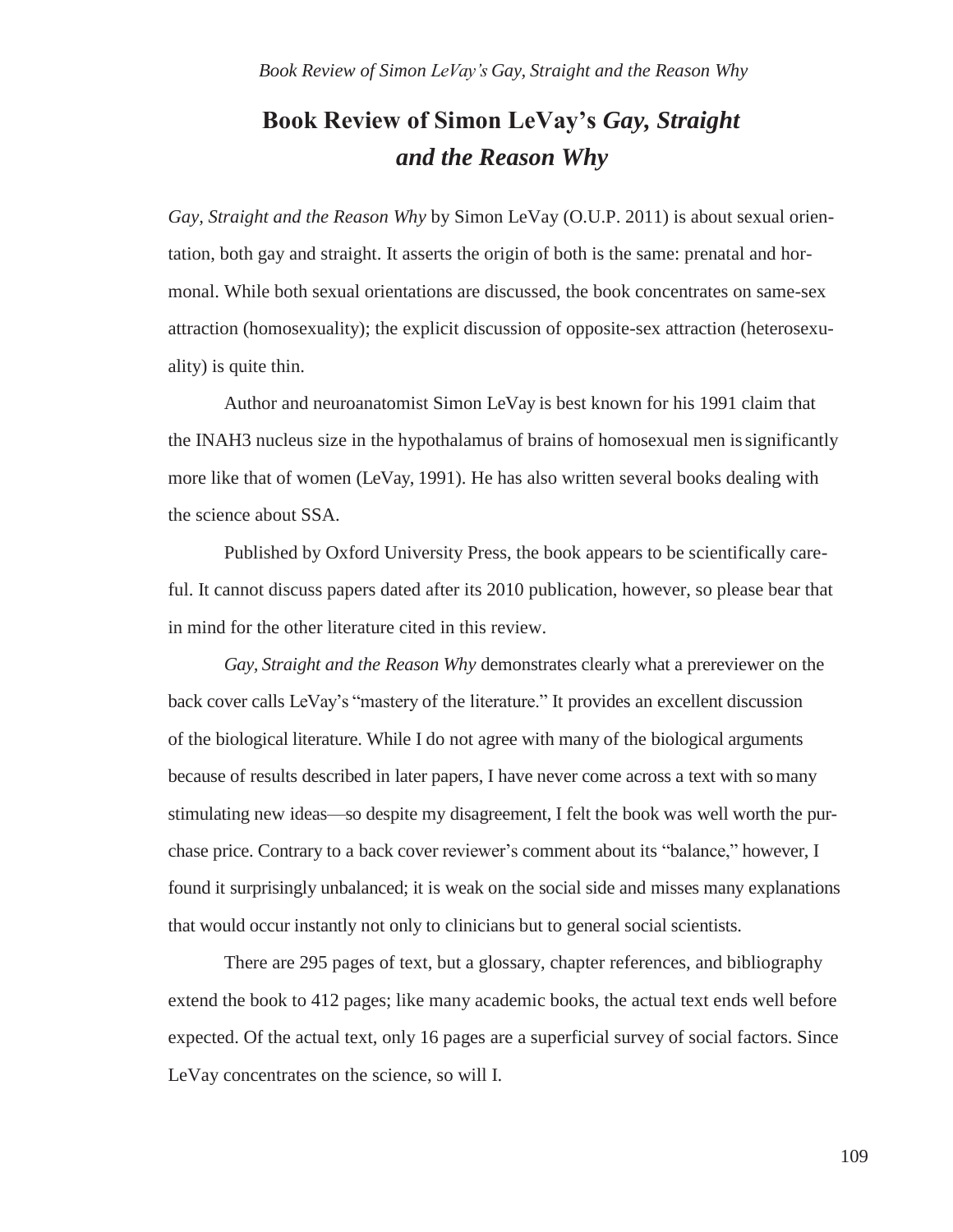#### **The Prenatal Neurohormonal Theory**

LeVay's basic goal seems to be to present evidence for the neurohormonal, prenatal theory of homosexuality (and, of course, heterosexuality).

I should immediately say that because the theme of the book is sexual attraction, the overall framework of sex and reproduction is assumed but neglected. Yet that framework is ultimately needed. Most novels present life as mainly about sex, with little about the bringing up of children. Real life is the opposite!

The neurohormonal theory dates back at least fifty years (Phoenix, Goy, Gerall, & Young, 1959), but LeVay's book can be regarded as a good update. LeVay strongly endorses:

- "the idea that the origins of sexual orientation are to be sought in the interaction between sex hormones and the developing brain" (p. xi).
- "a chain of causal events that leads from genes to sexual differentiated mental or behavioural traits" (p. 50).
- "we should not expect to identify a specific cause behind everyindividual's sexual orientation beyond a general attribution to the prenatal hormonal mechanisms that I've been discussing" (p. 283).
- "I'm inclined to place most of the developmental control in the hands of prenatal hormones" (p. 279).

(Incidentally, how tentative that last comment is!)

The basic theory has been that the brain is sexually organized prenatally and intensely mainly by hormones, particularly testosterone. The idea is that the created neuronal structure is similar to computer hardware, and that nothing can change its organization until puberty. The theory states that a child is born with a highly gendered brain but that the preferred gender is mainly invisible. The theory further states that sexual orientation is not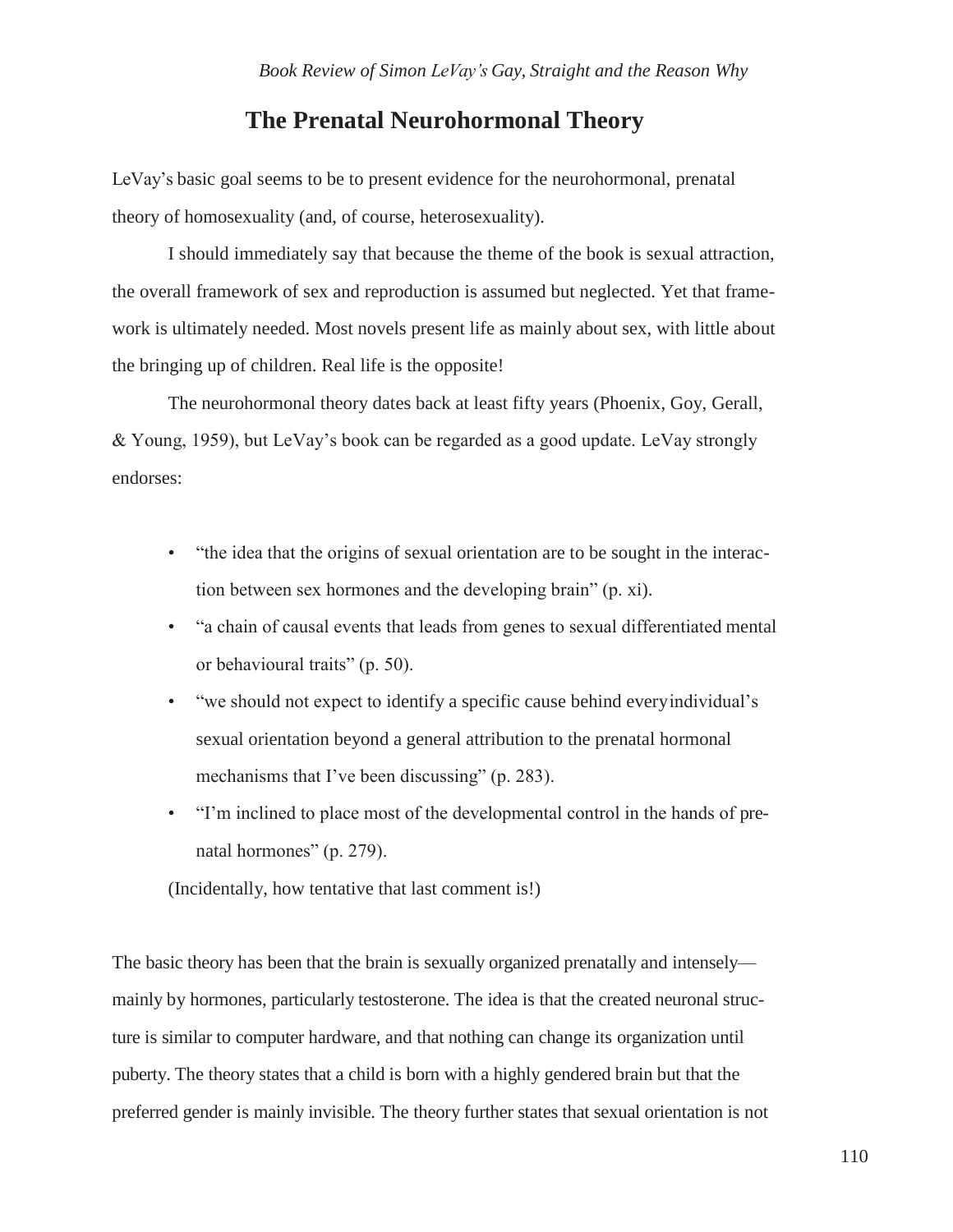fully developed until puberty, when the sexual orientation of the brain is activated by high hormone levels, somewhat like throwing a switch. Proponents of the theory maintain that homosexuality is a prenatal disturbance in this process of sexual orientation development.

In the past, proponents have not been clear about the status of newborns because they should show no gender differentiation at all; it should be latent until activated at puberty. However, claimed gender differences at birth have been published quite often and have tended to be taken as some evidence that strongly gendered brain structure exists from earliest days. Some postnatal influence is seldom completely rejected in the book, which throws up the possibility that some sexual orientation is learned. LeVay reflects this ambivalence. On the one hand, he assigns a majority of influence to prenatal hormones. On the other, he allows for other (presumably minor) influences, unlike many other authors.

"The Reason Why" part of the title really refers to a single general unified theory of biological origins for sexual orientation, one that he thinks predominates over all others. However:

- "Is this preference 'organized' by sex hormones during development? The answer is yes—to a degree" (p. 56). (This quote is rather remarkable for its tentative air.)
- A diagram (p. 64) is labelled as a "prenatal hormonal theory," but it includes the possibility of (presumably minor) idiosyncratic influences and environmental influences that affect sexual orientation.

The belief that the prenatal hormonal theory is predominant implies at least a semiquantitative assessment of the strength of its influence, but no such assessment is found in the book. Perhaps LeVay might ultimately be reluctantly open to the idea that various psychological and social influences combined could be even stronger than genetic influences.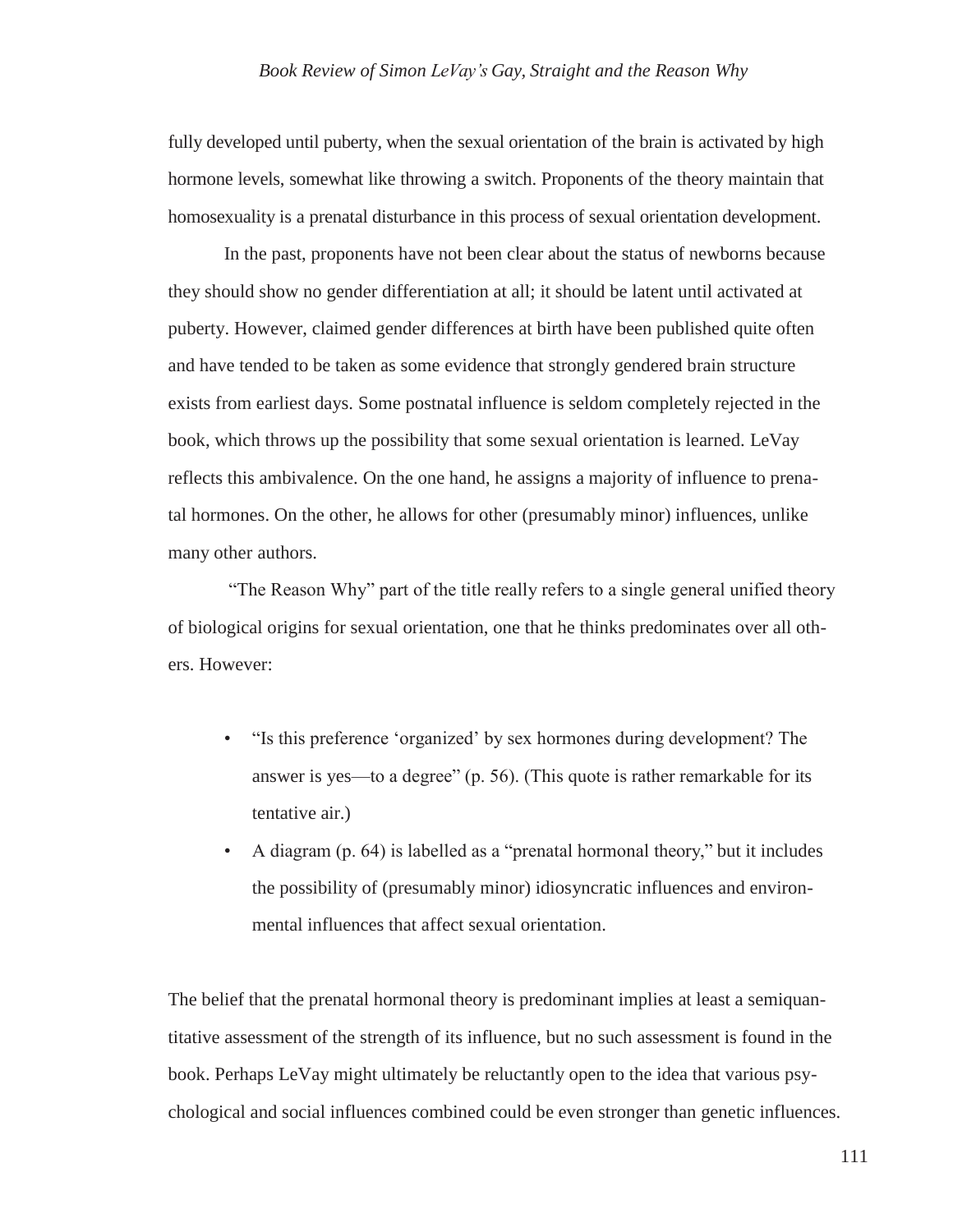## **Innately Gendered Brain?**

LeVay's original 1991 statement that homosexual male brains were more feminine than usual was not confirmed in a subsequent study by Byne (Byne et al., 2001); knowing that readers may be familiar with that issue, LeVay devotes a small section to it. He comments that although Byne did not find statistical significance to confirm that notion, he did find a trend, so Byne's study is not really a refutation. LeVay points out that parallel findings were found in sheep; however, such studies are notoriously irreproducible, as illustrated in the work he describes by Swaab and others on a hypothalamus region called INAH1, very near the INAH3 region he himself studied. A claimed sex dimorphism in size could not be confirmed by three laboratories, but it seems Swaab still believes it is sexually dimorphic. Because of known plasticity of the brain, I believe it is almost certain that any reproducible results in altered brain structure or neural networks will turn out to be the result of sexual/mental activity connected with sexual behaviour.

Levay is aware of and endorses the fifteen-year-old argument that "brain organisation cannot be genetically specified in precise detail" (p. 60) because 22,000 genes cannot specify 100 billion neural connections—there are far, far too many. LeVay does not explore the concept that most brain connections are formed in reaction to the environmental experiences undergone by the young child, so social influences should predominate.

LeVay believes that the adult brain is highly gendered. I agree that there are numerous male–female differences for adult subjects, but the perennial question is whether these are inborn or developed under the strong influence of maternal/paternal interaction, sexual experiences, and other factors. The idea that the new brain is highly gendered has almost no support; it certainly is not strongly anatomically dimorphic, but LeVay cites one of the rare established differences: Girls pay more attention to faces, and boys pay more attention to things. Even in this statistical difference there is a lot of overlap between the genders. The newborn brain is far less sexually dimorphic than the genitals by any criterion.

112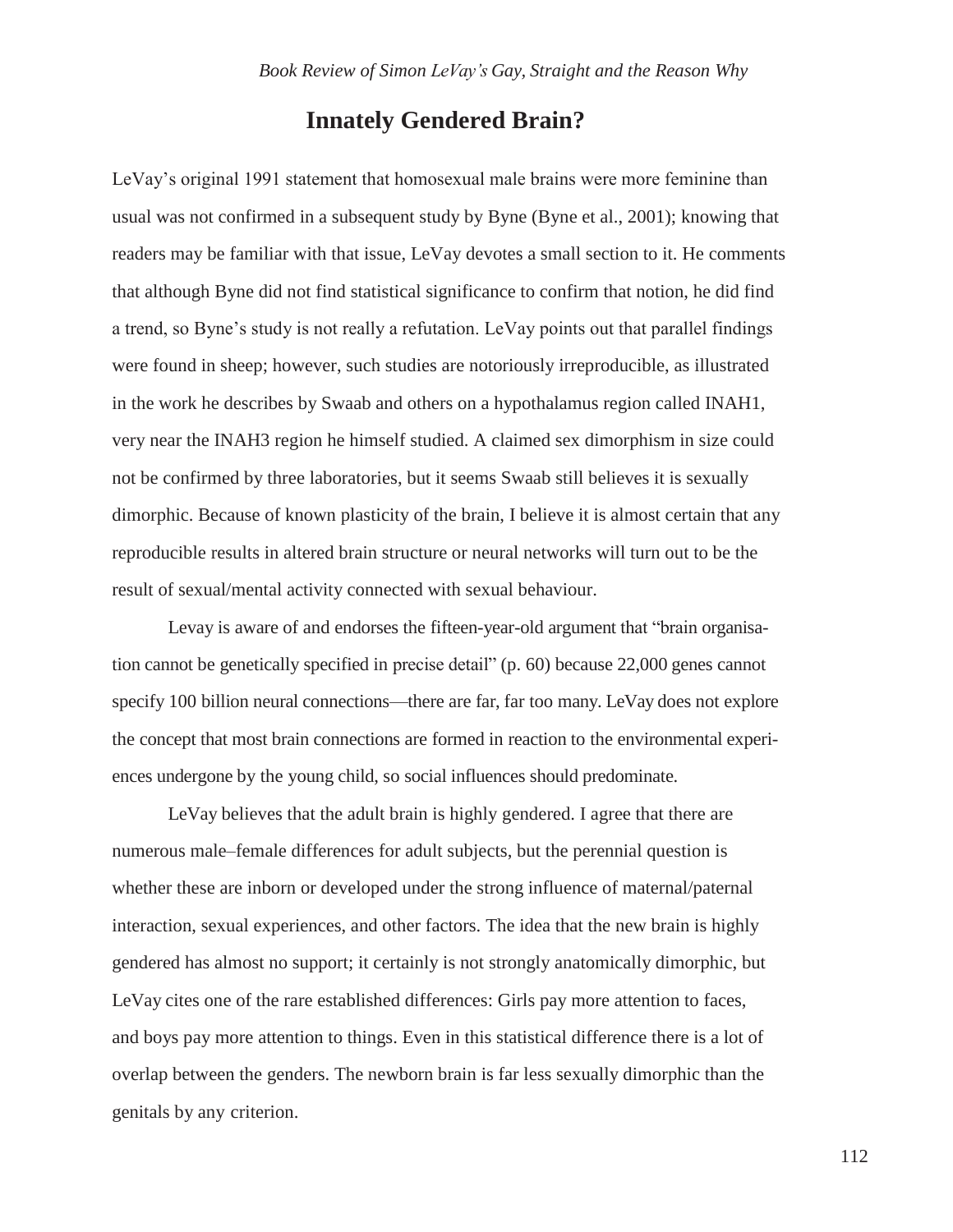A salutary tale about gender differences is the historic idea that female newborns are much more sensitive to touch than are newborn males. Some authors cited studies from the last fifty years that showed complete sexual dimorphism, with results from the two genders not even overlapping. The most careful study—because it was blind showed there was no difference at all (Jacklin, Snow, & Maccoby, 1981), and touch is now rarely cited as an example of gender differences. But this shows the strong human urge to demonstrate sexual dimorphism and the degree of self-deception that can result.

The following paragraphs show that sexual dimorphism in the brain, even at the biochemical level, is far less than commonly believed.

# **Recent Brain Research**

LeVay and other authors state that most influences on sexual development are only prenatal and only hormonally driven. It's important to understand that such ideas are not currently accepted: "Our current knowledge of sex-based neurobiology has outgrown this simplistic model. Multiple lines of research have contributed to this conclusion" (Reinius, 2011, p. 15). LeVay either does not mention this literature or could not comment because it was more recent than his manuscript. But an extraordinary amount of work has been published, much drawing on genome studies of various animal tissues.

The perspective that is emerging is extremely interesting but its detail is beyond the scope of this book review; a review paper is in preparation. Following is a very condensed summary of experimental work done on various animals (mice and rats, unless otherwise noted):

1. Perhaps 50% of fetal brain biochemical sexual dimorphism is independent of sex hormones (Dewing, Shi, Horvath, & Vilain, 2003; Lee et al., 2009 [chickens]; Sreenivasan et al., 2008 [zebrafish]; Reinius, 2001 [humans]). The authors describe the idea of obligatory association of sexual dimorphism with prenatal hormones as a "dogma."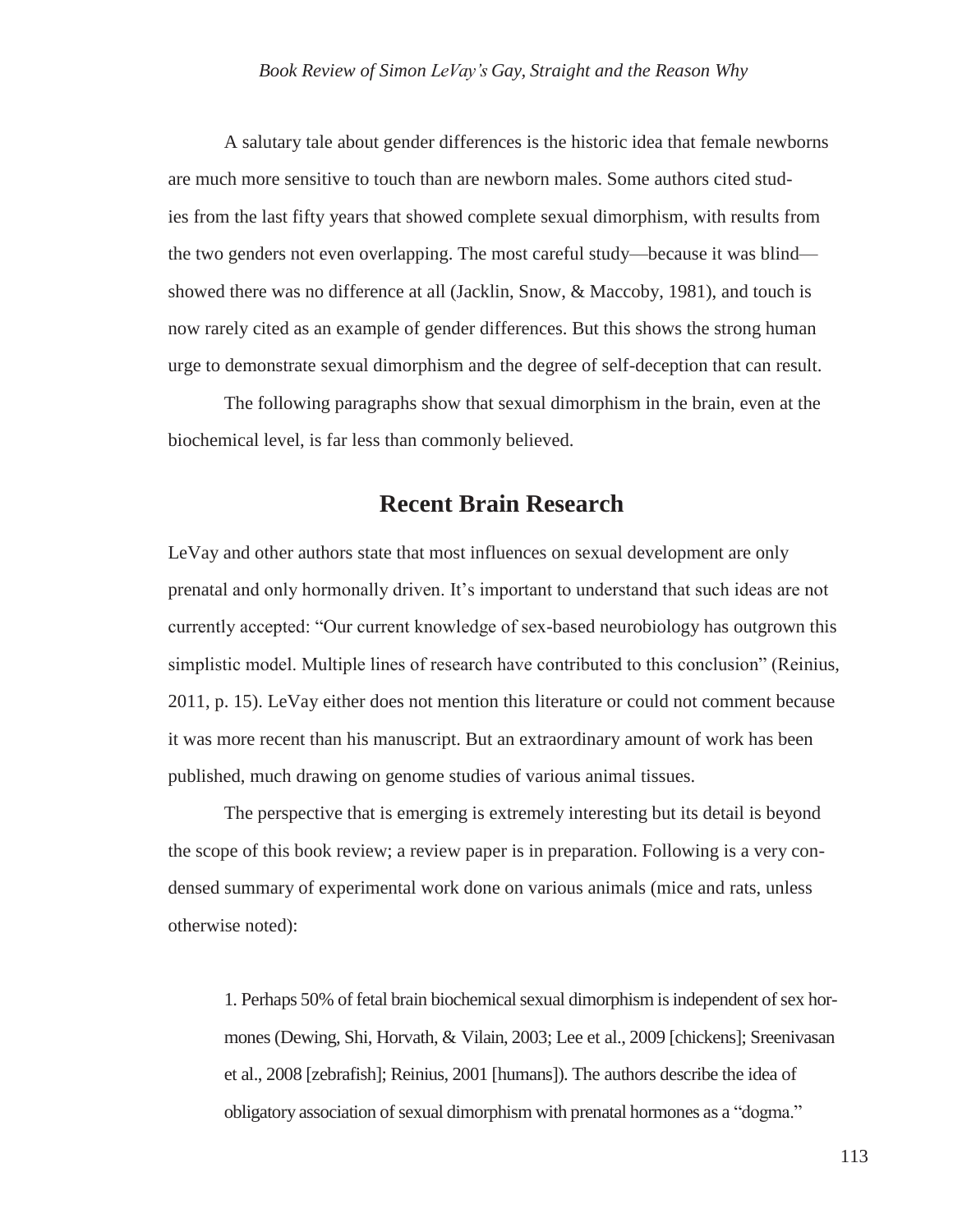#### *Book Review of Simon LeVay's Gay, Straight and the Reason Why*

2. Sexual dimorphism in the brain and subsequent sexual behavior just after birth is sensitive to prenatal stress (Mychasiuk, Gibb, & Kolb, 2012)—called here an "epigenetic" (environmental) effect.

3. Extraordinarily, the brain, hypothalamus, and gonads are far less sexualized tissue when compared with liver and adipose tissue (Yang et al., 2006; Gregg, Zhang, Butler, Haig, & Dulac, 2010; Hadziselimovic, Hadziselimovic, Demougin, & Oakeley, 2011 [humans]; van Nas et al., 2009).

4. Most development of the brain is postnatal. There are growth and pruning cycles that are strongly influenced by the environment, including hormonal cycles that cause sexually dimorphic pruning (Kauffman, 2009; Martin et al., 2010; Hisasue, Seney, Immerman, & Forger, 2010; Semaan & Kauffman, 2010; Hines, 2011 [humans]). Some of the authors say that the *majority* (my emphasis) of known sex differences are induced by the sex steroid milieu during early postnatal development (as contrasted with prenatal influence only). This applies to laboratory animals, with social conditions held very constant and, I assert, presumably to humans.

5. The human brain changes biochemically in a sexually dimorphic way at the moment of birth and again at age twenty (in other words, at adulthood) but surprisingly not much at puberty (Colantuoni et al., 2011; Kang et al., 2011). One interpretation of this may be that we have overestimated the changes associated with sexual maturation.

6. In my view, recent observation of some transgender individuals who rapidly alternate their perceived gender (Case & Ramachandran, 2012) makes it unlikely that this perception is innate or tied strongly to neuronal pathways .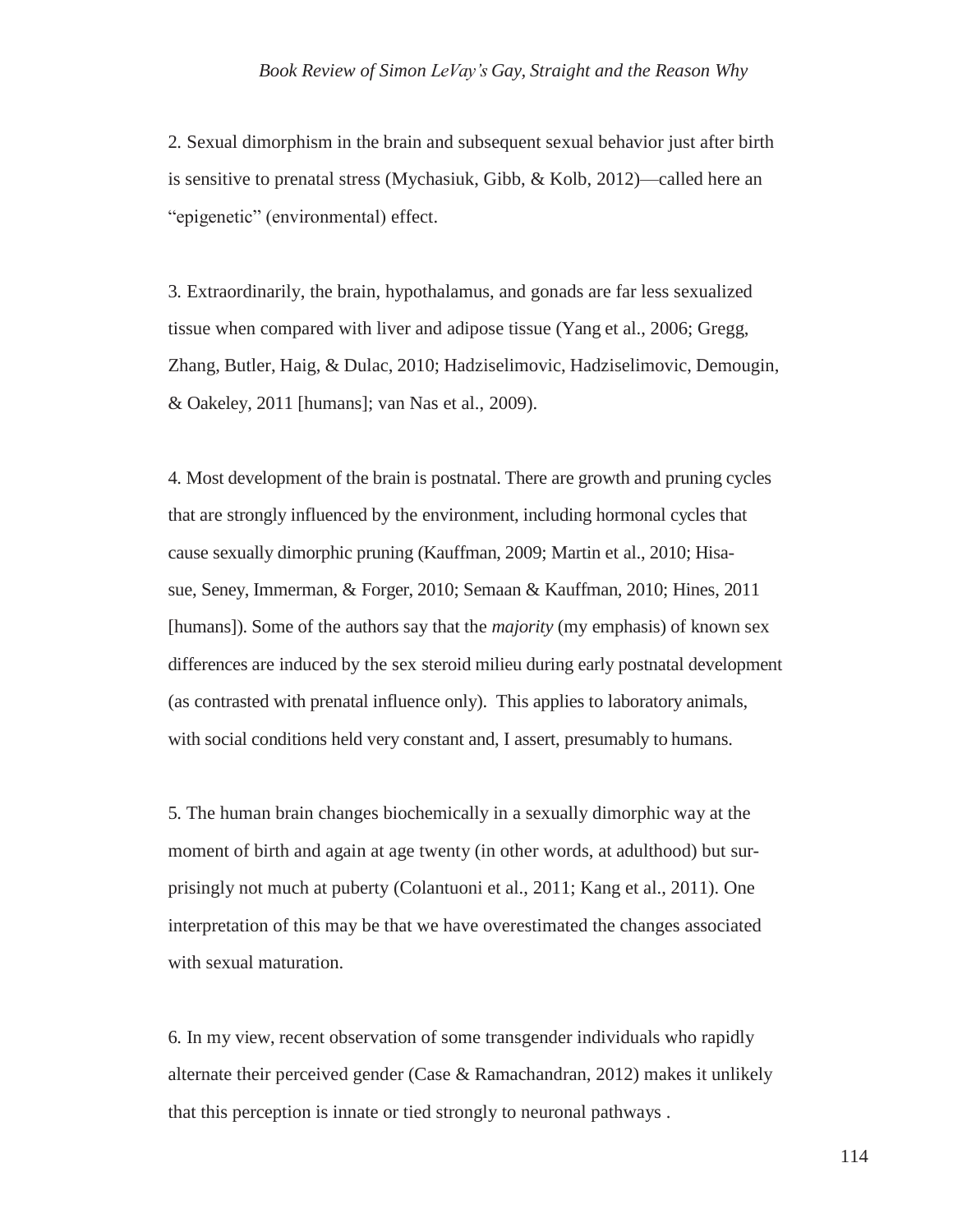While the literature is complicated and will demand several changes in our concepts, it is shifting more and more in the direction that prenatal influences are less important than postnatal influences. This means that the view LeVay prefers—that sexual orientation is rather rigidly fixed before birth—is becoming less and less mainstream. He does not seem closed to fresh evidence, however, and some of the statements in his book seem couched to cover some of the recent possibilities.

#### **Possible Social/Psychological Theories**

LeVay spends a chapter explaining why social influences are inadequate and a biological theory ought to be investigated instead. In that chapter he mentions only three influences: psychoanalytical ideas (such as those of Freud), learning (the first sex act is very important), and gender learning.

Contemporaries Socarides and Nicolosi are quoted in this chapter, but their views are examined rather superficially. Nicolosi's recent work is not mentioned, nor is there much exploration of other views, including the considerable literature on effects of social factors on gender development. While he admits that the factor exists, LeVay attacks the idea of the father being important in the development of SSA among men. Again he seems to imagine that prenatal factors are strong and other factors are weak. I believe that *all* the factors are weak, but some postnatal factors are very important to some individuals.

One of the postnatal factors that can be important for some is sexual abuse. LeVay doesn't think that sexual abuse has much of a link to adult SSA, and there are indeed a few studies that have failed to show a link. Unfortunately, LeVay's citations are quite inadequate in this area, which could be due mainly to the time frame of publishing the book. Important studies showing such links include Arreola, Neilands, and Diaz (2009); Austin et al. (2008); Cutajar et al. (2010); Rosario, Schrimshaw, and Hunter (2009); Rothman, Exner, and Baughman (2011); Tomeo, Templer, Anderson, and Kotler (2001);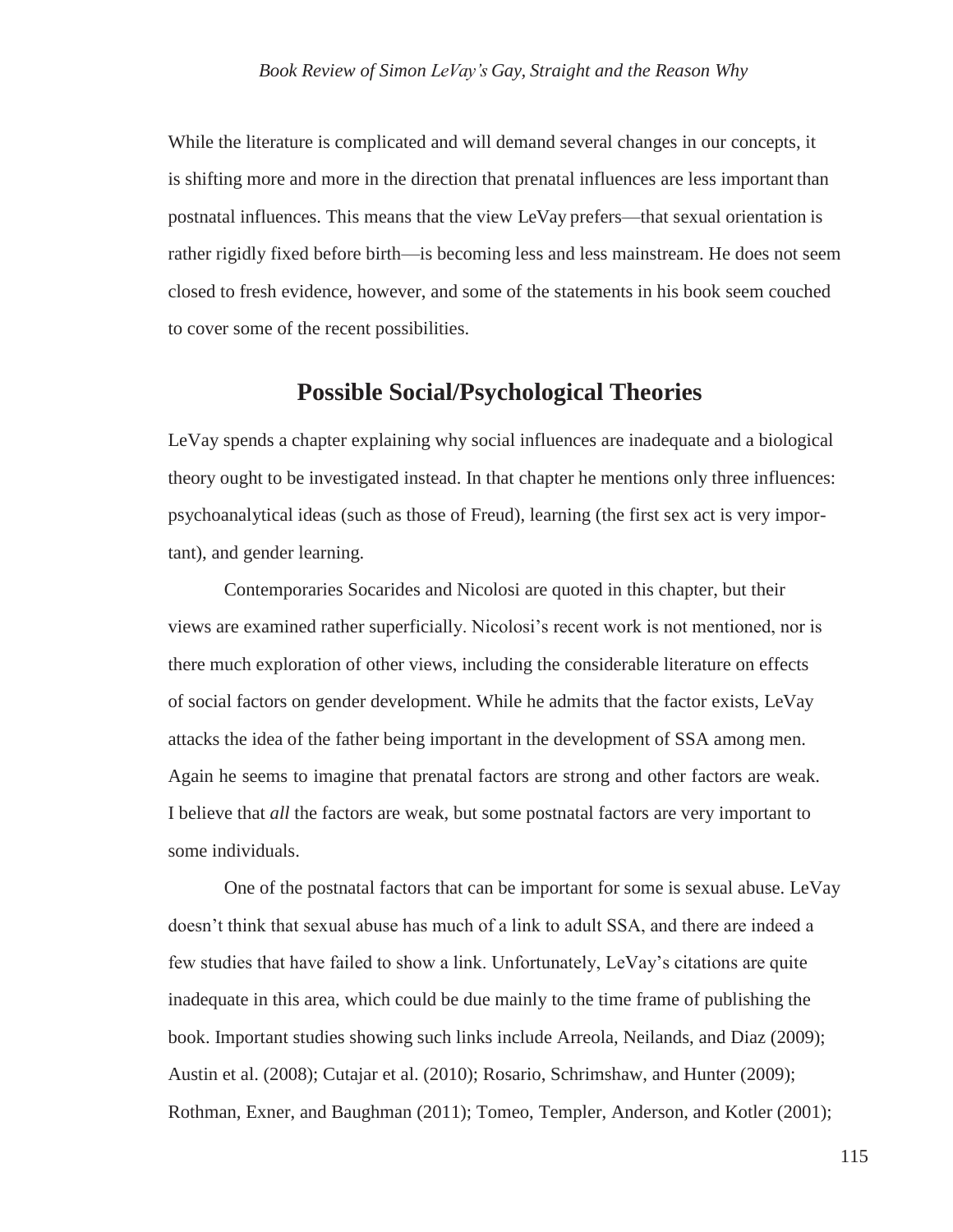Wilson and Widom (2010); and Zietsch et al. (2012). I doubt any sex researcher today would seriously query the link, although its strength is open to debate.

In support of LeVay's idea that sexual orientation is not learned, he quotes the famous case of David Reimer, who was born XY but who was brought up as a girl because a medical error resulted in him losing his penis when he was very young. Contrary to upbringing, he ultimately settled for a male identity. Unlike most authors, LeVay goes on to cite the less-known case where a boy who had lost his penis was brought up as a girl and developed a stable feminine gender identity but is bisexual and currently in a relationship with a woman. From these two cases—along with cloacal exstrophy, or intersex, cases that "nature" usually trumps "nurture" (p. 40). This is a poor summary of the literature.

In one far larger study in which penises were lost very early, 69% elected to remain female; in another study, 75% elected female identity (Meyer-Bahlburg, 2005). But telling patients they were fundamentally XY did make a difference, and some preferred to shift to male—a culturally favored gender. If anything, the bulk evidence here is that nurture trumps nature. Though the Reimer case received massive media attention, it is simply not typical.

To support the idea that learning has a negligible effect on sexual orientation, LeVay writes: "Children raised by gay parents don't differ in sexual orientation . . . from those raised by straight parents" (p. 40). But I find the critiques of that argument convincing (Schumm, 2008; Schumm, 2010; Schumm, 2011). Those children *do* differ, and there is some effect on their sexual orientation. Parental influence is not overwhelming but neither are prenatal influences.

# **Twin Studies**

LeVay considers twin studies as evidence that there is at least some genetic influence on SSA, but even the sources he cites show that prenatal influences are not predominant.

The results of the eight major twin studies (many unreferenced in the book) varied. Even those that used twin registers or good, large random samples and that are the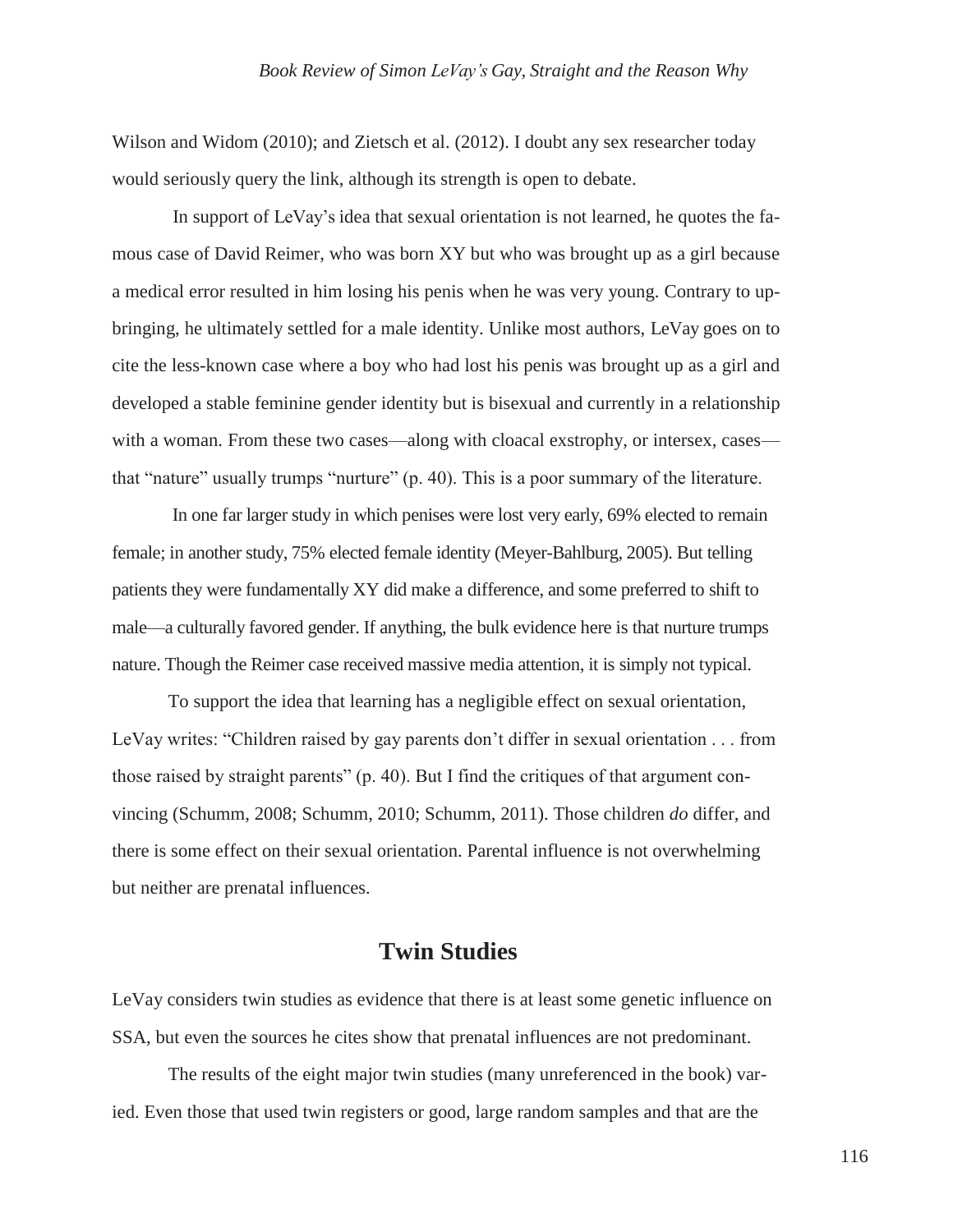least biased so far had different results. Some showed no genetic or prenatal influence on SSA, while some showed significant genetic/prenatal influence—but a mean of the first seven studies (Whitehead, 2011) gave a weak to modest 23% for males and 37% for females. (These should not be confused with the pairwise concordances mentioned below.) LeVay quotes a 30 to 50% figure relying on fewer studies, but genetic influence is still not predominant in that estimate—and for reasons given elsewhere in extensive detail (Whitehead, 2011), all the twin studies' genetic estimates are almost certainly much too high for adults and are zero for adolescents. LeVay fails to include or discuss any of the numerous papers in the literature that suggest this. A weak to modest influence is much more likely, and a majority influence of prenatal factors is probably impossible.

These studies sum up all the influences known and yet to be found, so there is no way we can say that prenatal common factors are predominant, or will ever be found to be. The error on the prenatal influence estimate is still relatively high. In contrast, the nonshared environmental factors gave 63% for both males and females and the error was relatively small. This leaves room for little else. These idiosyncratic factors predominate. (Heterosexual origin cannot be studied this way because of mathematical difficulties.)

LeVay does mention that in twin studies of SSA, the nonshared environment factor is significant (see p. 167). While this statement is correct, it is a little misleading. As shown above, not only is it consistently significant (and in many studies the genetic component is not), but it is consistently dominant. However, because there is so much interest in the genetic influence, this fact tends to get generally ignored in the wider literature.

On page 282, LeVay cites roughly even odds that if one member of a monozygotic twin pair is gay, the monozygotic cotwin will also be gay. At best this is misleading. LeVay may be citing the probandwise concordance for monzygotic twins, and this is the type of technically defined nonintuitive concordance essential in further calculations of genetic influence and other factors. But as an illustration for nonspecialists, it is much more helpful to give the pairwise figures. In the present case, taking Bailey et al. (2000)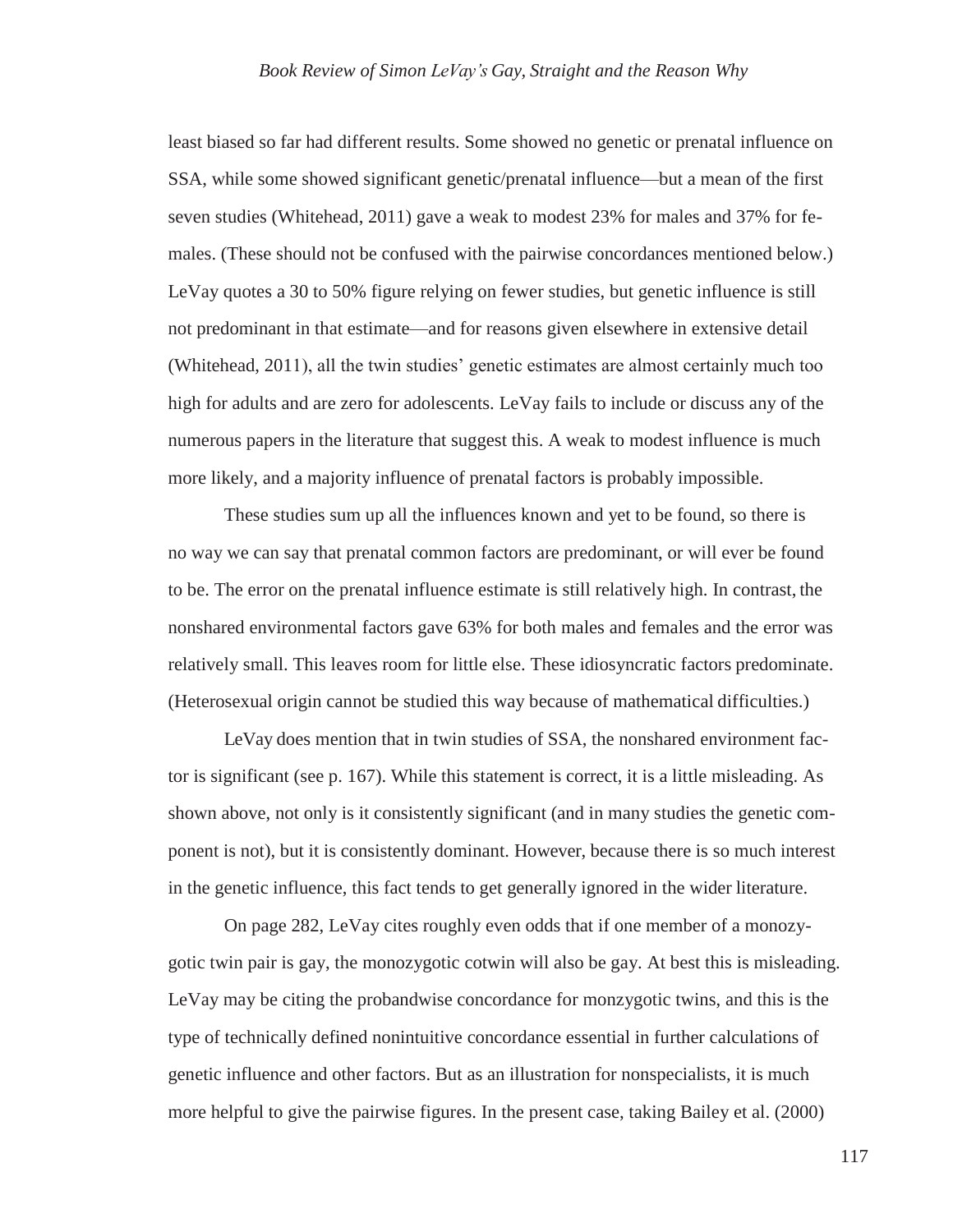as an example, if one male identical twin has SSA, only 11% of his cotwins will have the same attraction. For a female, the figure is 14%.

The landmark paper using traditional classic twin study methodology (Bailey, Dunne, & Martin, 2000)—and the one usually cited—did not find any genetic influence on SSA. Instead of that paper, LeVay cited another paper (Kirk, Bailey, Dunne, & Martin, 2000) that used an untried, unreplicated, and rather arbitrary measure of sexual orientation and was about trying different measurement models. It gave a result as high as 60% genetic influence for one of the models. It is worrisome that results are so model-dependent. At best, this selective literature evaluation demanded explanation by LeVay in a footnote. (For further, more detailed discussion, I propose consulting Whitehead, 2011.)

# **Diversity**

LeVay thinks the diversity of gay people has not been studied enough. I agree, but one very recent result on diversity in sexual orientation is a little thought-provoking. That study (Savin-Williams, Joyner, & Rieger, 2012) used five categories—exclusively heterosexual, mostly heterosexual, bisexual, mostly homosexual, and exclusively homosexual—to classify the large sample of young adults from the ongoing ADD Health Study in the United States. As shown in Figure 1, the authors found the percentage of males who classified themselves as "mostly heterosexual" to be about 3% of those who classified themselves as "exclusively heterosexual." However, those who classified themselves as "mostly homosexual" were 55% of those who classified themselves "exclusively homosexual," which is much larger than the 3% for the heterosexual comparison. Although the authors do not examine the issue in detail, the diversity of orientation is many times stronger for the homosexuals compared with the heterosexuals. The same general results are found for the women. One could argue that the same factor is creating greater diversity in the homosexual groups and less in the heterosexual groups that is, a drive to heterosexuality!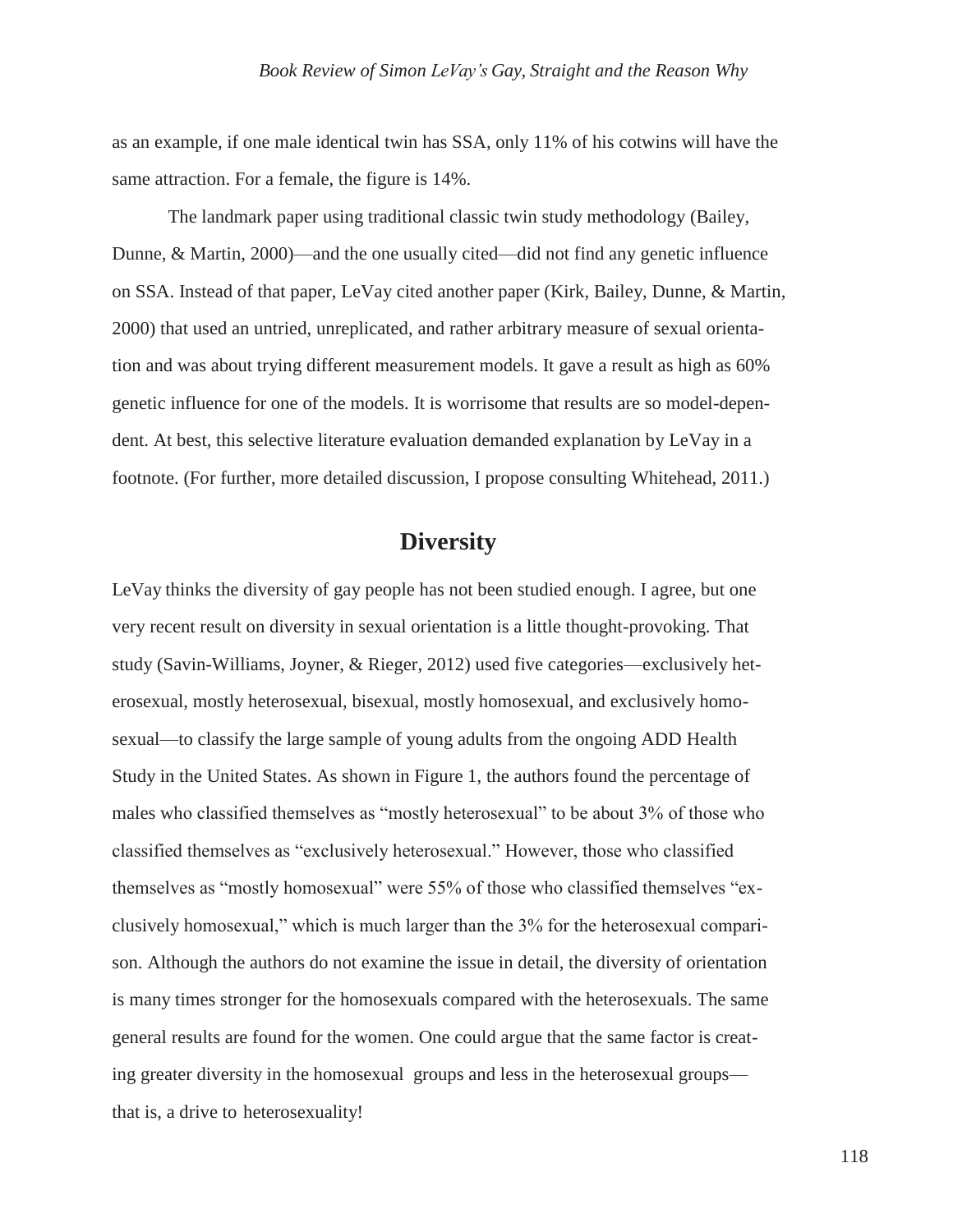

*Figure 1. Relative concentration of subjects in the "Exclusive Heterosexual" class. Bisexual class not graphed. Numbers of subjects in a category are shown, and note that each group of two bars has its own independent numerical scale.*

LeVay mentions that Bailey's research team could not verify the existence of bisexuals using phallometric techniques. However, a more recent study by Bailey using the same technique came to a different conclusion (Rosenthal, Sylva, Safron, & Bailey, 2011). People with responses to two different erotic stimuli—heterosexual and homosexual—did seem to exist. This was further confirmed recently by a different technique that involved measuring the length of time subjects paid attention to pictures of each gender (Ebsworth & Lalumiere, 2012). If bisexual people exist, there could be slow movement through the bisexual category to exclusive heterosexuality. If bisexual people do not exist, then movement toward heterosexuality would be impossible.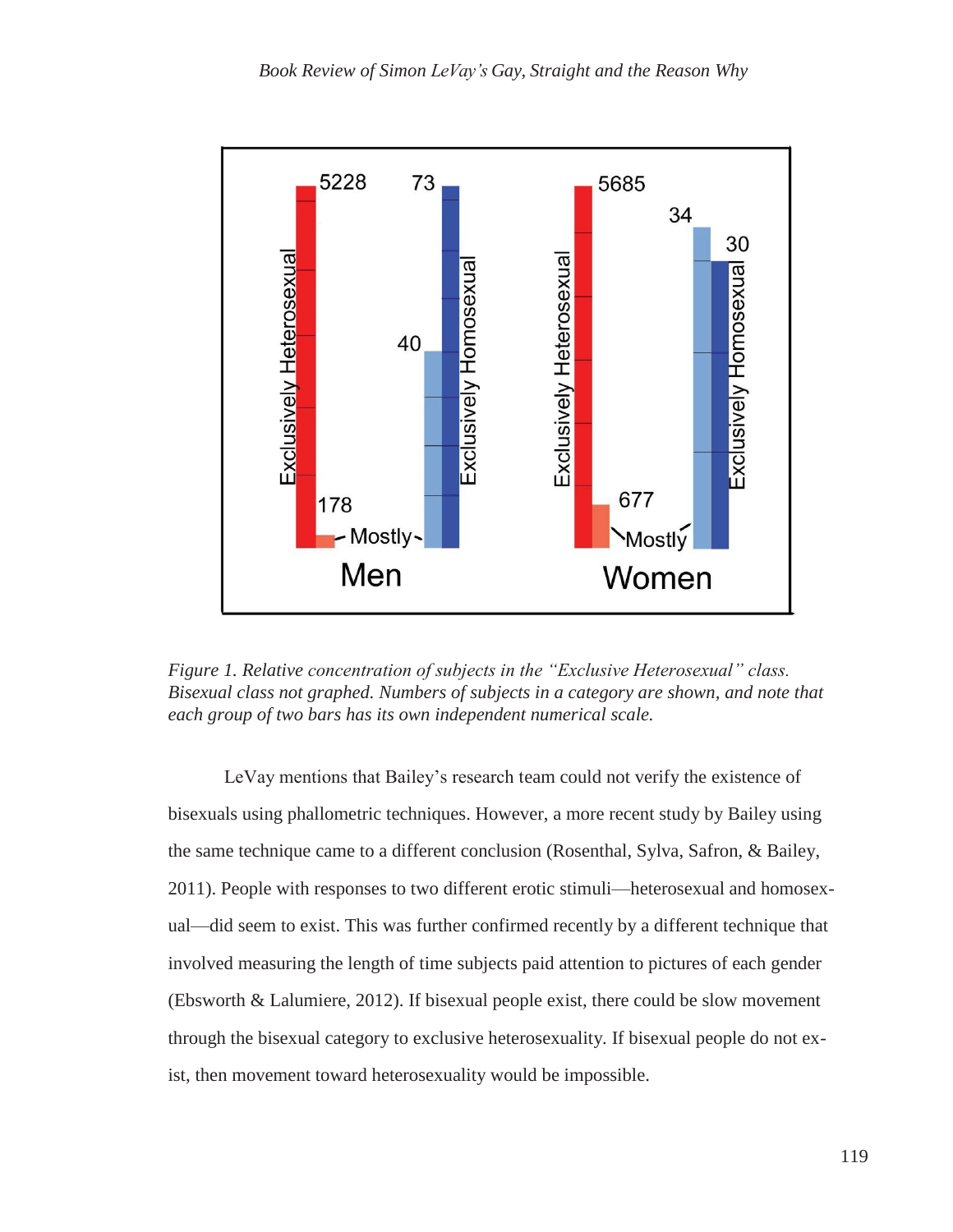#### **Mental Rotation Tests**

Mental rotation tests—a rather pure test of brain function—are often used as an indicator of relative masculinity/femininity. LeVay argues that male-type mental rotation, in which boys score higher than girls, is seen as early as three months, which he thinks is too early for socialization effects. He therefore thinks mental rotation must be innate and related to prenatal testosterone exposure. I assert that such an effect is possibly influenced by the known early *post*natal testosterone surge.

More recently, this has been directly tested by analyzing amniotic fluid for testosterone, then checking mental rotation ability well after birth (Auyeung et al., 2011). There was no correlation. On the other hand, results of an embedded figures test (which measures attention to detail) in both boys and girls well into childhood *was* predicted by fetal testosterone. One might have predicted the girls would do better, but the opposite was true. This is a complicated issue and does not support the simple hypothesis of a prenatal hormone influence predictably organizing the gender of the brain.

LeVay also discusses the way that girls with congenital adrenal hyperplasia (CAH) who experience extreme levels of prenatal androgens are shifted in many of their behaviours toward the masculine side (p. 79). Considering the extreme levels of androgen involved, the real surprise for me is how small the effects actually are. He is disconcerted that these girls only show typical feminine values for the mental rotation test rather than more masculine values. However, they are better at the targeting visual test, which would be more typical of boys. He also mentions that the mental rotation test on CAH boys actually showed worse performance than on unexposed boys, an unexpected result. He introduces yet another level of hypothesis to explain this, saying that perhaps they are not exposed to androgens to the degree supposed. However, it is known that the adrenals are active in fetal development from weeks 10 to 13, before the development of the male genitalia and testosterone surge at weeks 14 to 20, so there should be adequate androgen exposure.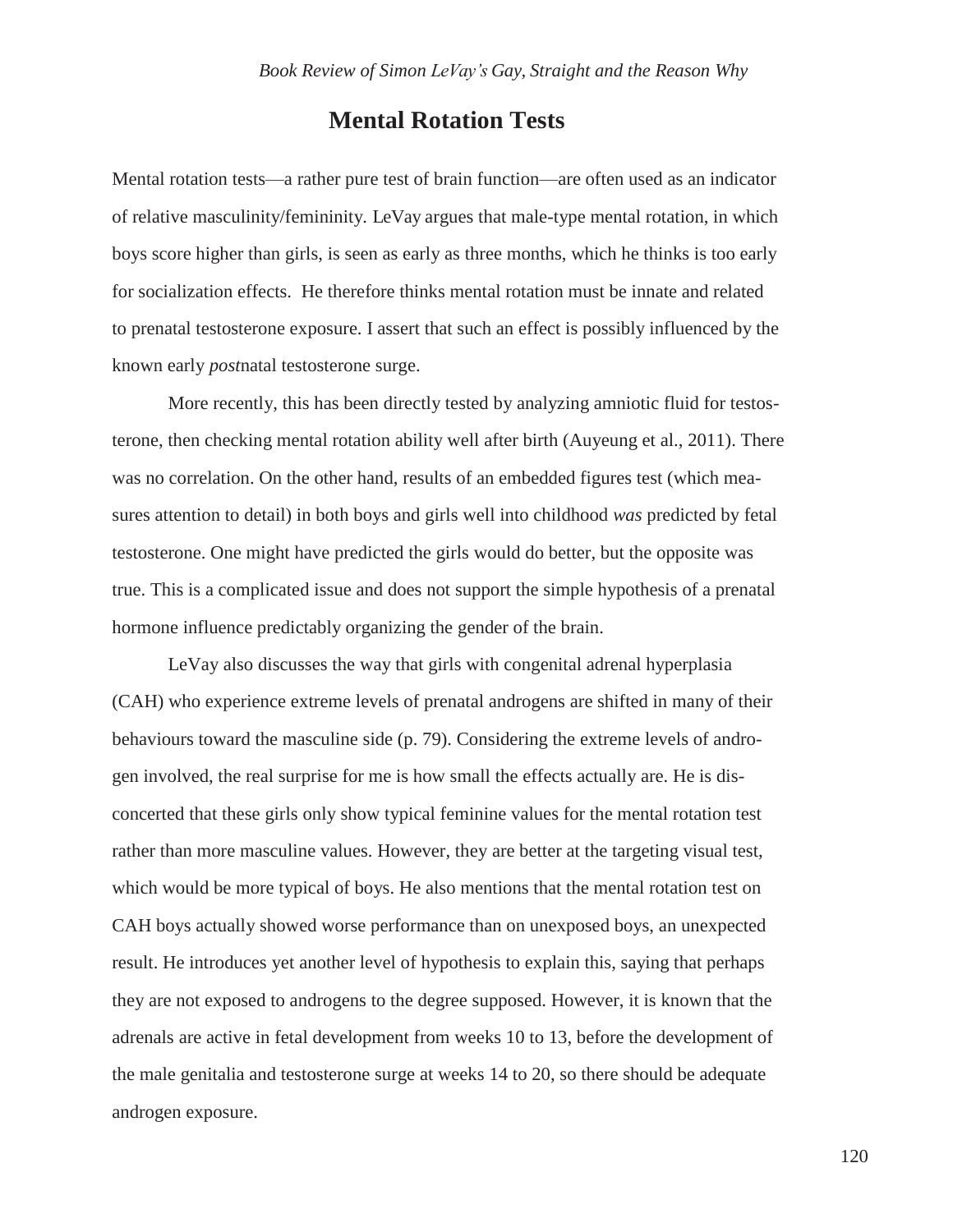#### **Do Elder Brothers Make You Gay?**

The elder brother hypothesis derives from a long series of papers—particularly by Blanchard and Bogaert in Canada—showing that the greater number of elder brothers in a family, the more likely it is that a later-born male will be SSA. LeVay is notcompletely uncritical of these and cites a number of studies by other groups that are now failing to find elder brother influence. Another more recent study was done by Zietsch and colleagues (Zietsch et al., 2012). One of the best studies mentioned by LeVay (Frisch & Hviid, 2006) involving a very large Danish sample (2 million people!) did not find an elder brother influence but, contrary to the hypothesis, found an elder sister effect, which was also noted in a few other studies.

LeVay correctly points out that elder brother data depend on family size. The most important source for this emphasis is a paper by one research group that found an elder brother effect, only to have it vanish when family size was factored in (Langevin, Langevin, & Curnoe, 2007; see also the subsequent discussion with Blanchard in the same journal). LeVay does not cite this debate, and it is far more important than most people think. It may mean much of the literature on the elder brother hypothesis needs to be reevaluated, and this is now impossible because maximum family sizes are usually not available from historic census data.

However, LeVay concludes that if there is an elder brother effect, it "does not work by broadly feminizing the brain development of late born sons" (p. 269). I suspect further work will support that.

I personally think a simple psychological explanation of the supposed elder brother effect is rejection or rebelliousness toward the overbearing behavior of a set of elder brothers. Either one joins them, imitates them in the best way possible, and heads for the opposite-sex attraction (OSA) world, or the younger brother rejects their masculine modelling and starts on a path toward SSA.

The elder brother hypothesis is usually explained (including by LeVay) in terms

121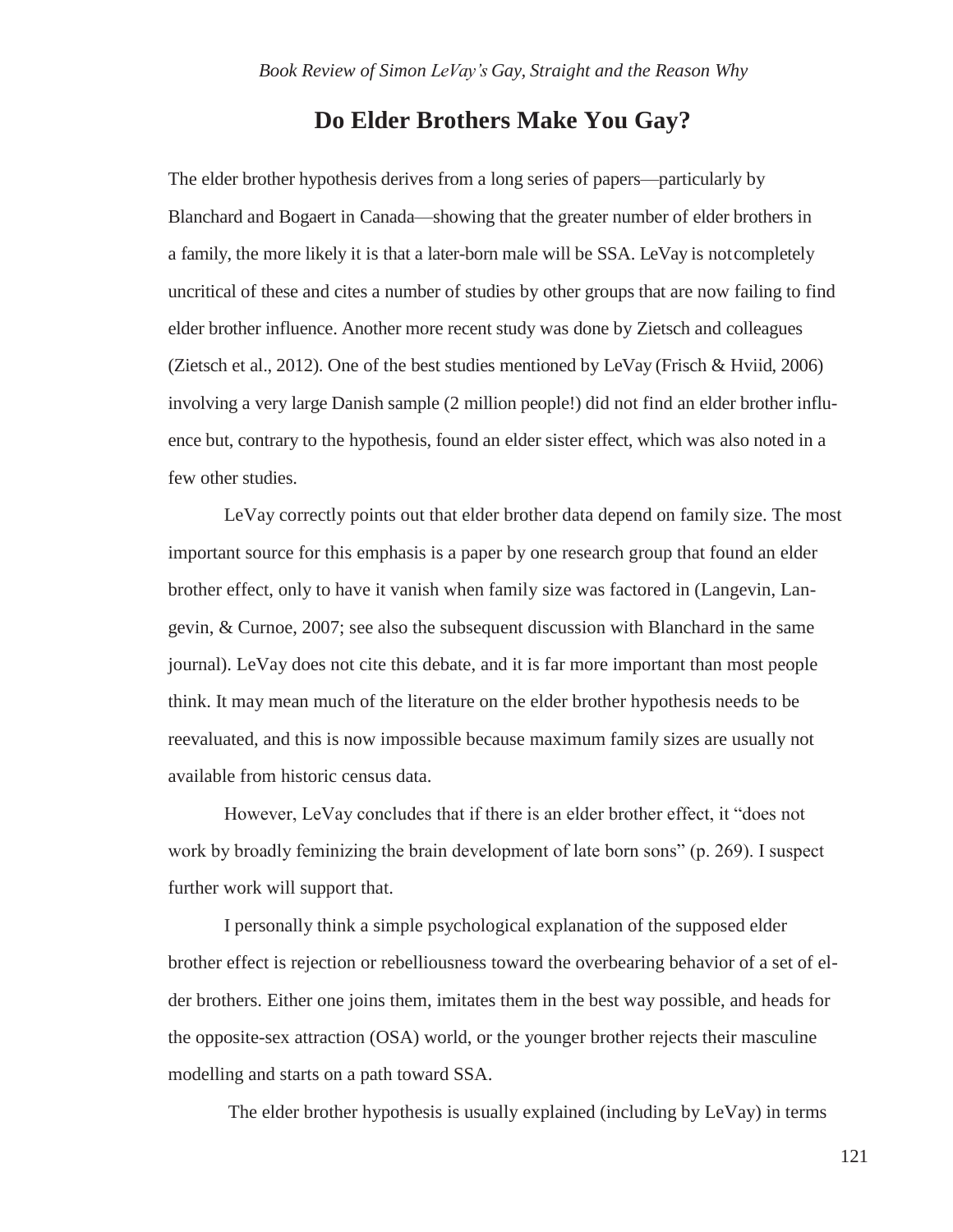of the maternal immune hypothesis, in which a male fetus creates an immunological reaction by the mother, who does not have Y-chromosome-specified proteins. The hypothesis is that the mother's immune system could attack the brains of subsequent male fetuses, impairing the masculinization of their brains and causing them to develop SSA. This condition is also supposed to cause lower birth weight.

I have pointed out elsewhere (Whitehead, 2007), as have others (Zietsch et al., 2012), that the discordance of identical twins for SSA makes the scenario of immunological attack very unlikely. However, LeVay mentions an important Danish paper (Nielsen, Mortenson, Schor, Christiansen, & Andersen, 2008) that at least shows that the maternal immunological attack on male fetuses is real, but confirms doubts in my mind about whether this is relevant to sexuality. The study, based on about 350,000 births from the Danish medical records, found lesser birth weight for later males, consistent with the hypothesis.

There were some conflicts with a similar previous Norwegian study of 180,000 births (Magnus, Berg, & Bjerkedal, 1985) that concluded flatly that the maternal immune hypothesis was untenable (Whitehead, 2007). However, the much more recent Danish study is larger, more thorough, and better controlled, and the effect on birth weight is likely to be real. While it may be real, the birth weight effect is quite small and the conflict between the studies shows the classic difficulty of looking for a very small effect in the presence of many other factors that may easily overwhelm it.

Both studies found that birth weights of *girls* as well as boys were affected by the previous birth of a brother. This is contrary to the hypothesis, which argues that onlysubsequent *boys* should be affected; the Danish researchers think this is due to a lessening of specificity of immunology with time (another layer of hypothesis). It must be a large decrease of immunological specificity indeed if the mother's immune system can now attack either sex, but such a decrease calls into serious question whether the effect is still strong and specific enough to attack male brains and cause homosexuality.

122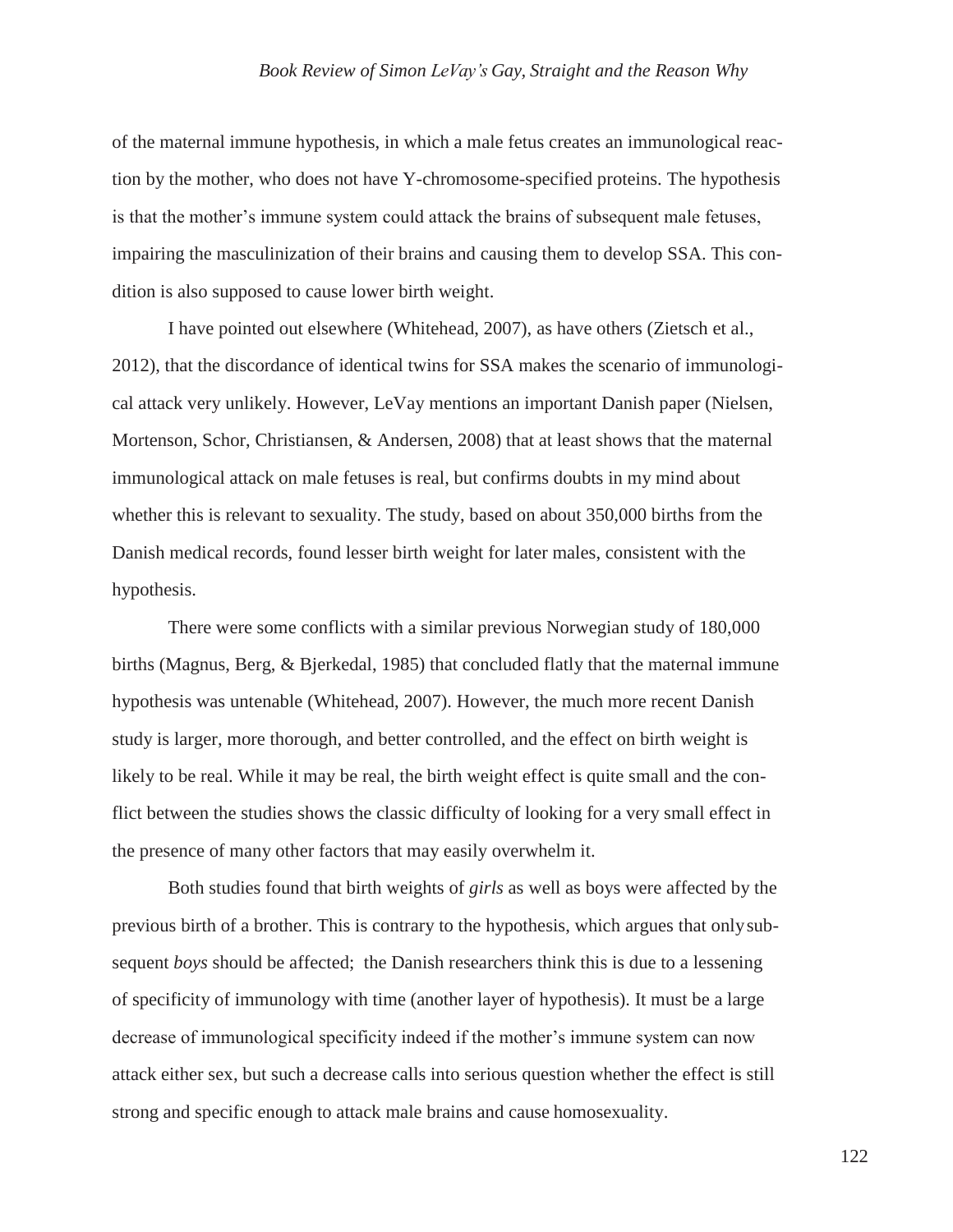#### *Book Review of Simon LeVay's Gay, Straight and the Reason Why*

The Danish group (Nielsen et al., 2010) posited further evidence of an "anti-male" antibody: when recurrent miscarriages occurred after a first successful birth of a boy, the sex of a successfully born later child was 83% likely to be female. The Danish researchers have followed this group of mothers for a long time—some of them since 1986—and an obvious test should determine whether there is increased prevalence of SSA in any second-born males in this group.

From a Danish study (Frisch & Hviid, 2006), LeVay fails to point out the many social correlates with SSA or "homosexual marriage"—older mothers, divorced parents, absent same-sex parents, and being the only or youngest child. Each younger sibling decreased the chance of homosexual marriage in the older sibling by 9.2% for men and 13% for women, which cannot be a prenatal effect. Frisch and Hviid concluded that whatever other factors might be involved, parental interactions were important. The same study also presents various effects on heterosexual orientation as measured by heterosexual marriage. Similar to genetic effect influence, most social effect influences were modest in size.

Blanchard/Bogaert introduced an extra layer of hypothesis in which left/righthandedness is a modifying factor as to whether a subsequent son is SSA. LeVay is dubious; so am I. Blanchard has very recently published yet another independent layer of hypothesis (this one also including lesbians) to try to explain SSA in firstborns (Blanchard, 2012). I'm even more dubious about this hypothesis and await some replication.

## **Bodily Differences**

LeVay's book has a very good section reviewing the physical body differences in straight/ SSA people, and it is now established that there are some statistical differences. Male gays are slightly shorter and lighter than other males, and lesbians have longer arm-to-body ratios than the average for women. Again this is statistical only, but could in principle be some evidence for a biological origin of sexual orientation. However, for me it raises the question of how far self-image actually arises from the bodily properties. Does a male smaller than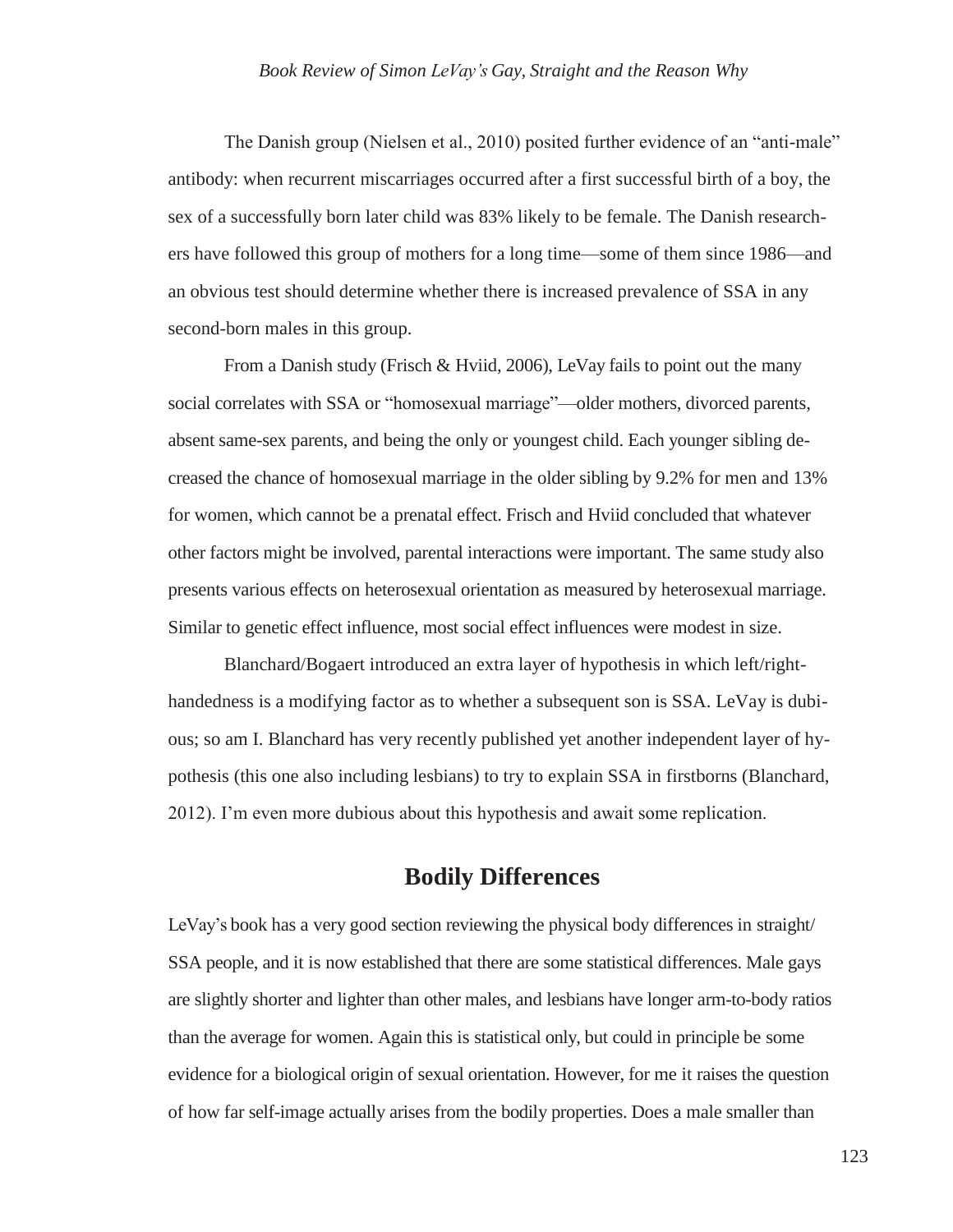average find himself not well suited to sports, think himself less masculine, suffer ridicule, and tend to SSA? Does a woman with more masculine finger ratios and longer arms think of herself as less feminine? Such questions need to be answered. And how much of a factor is a conventional gender-appropriate bodily shape in pushing us toward heterosexuality?

#### **Genes**

LeVay mentions the studies trying to find genetic linkages and scans of the whole genome to find SSA-related genes. I believe these are unlikely to succeed. The perspective of the last ten years is that linkage studies to genes for any trait are notoriously, indeed embarrassingly, difficult, with numerous incorrect publications that are discredited when a whole genome scan is done—at which point entirely new and unsuspected candidate genes are revealed. The rule of thumb is now that many or very many genes are involved, each with very small contributions. There is a genetic contribution for many things, and I expect that this will ultimately be shown for SSA, but the task of establishing it is logistically immense, possibly demanding analyses on 100,000 people as it did for genetic studies on schizophrenia. It may show that some specific genes are involved, but to put a numerical figure on the extent of the combined influence, we will still need twin studies—and we already know from existing twin studies that the influence is minor.

I suspect many genes each have a small influence, but this makes it hard to explain why family studies give such erratic results for the appearance of SSA. A trait dependent on many genes will vary slowly with the generations, as *g* ("IQ") does. Many genes, each with small effects, should produce overall a bell-shaped distribution of sexual orientation, which is the opposite of what we find—sexual orientation has a J-shaped distribution.Aware of this difficulty, LeVay inserts yet another layer of hypothesis to explain why sexual orientation is channelled into two streams.According to LeVay, this demands prenatal organization of the brain into a kind of masculine and feminine channel, or at least awareness of the two genders. I find this proposition that something like Jungian archetypes are in the brain interesting and

124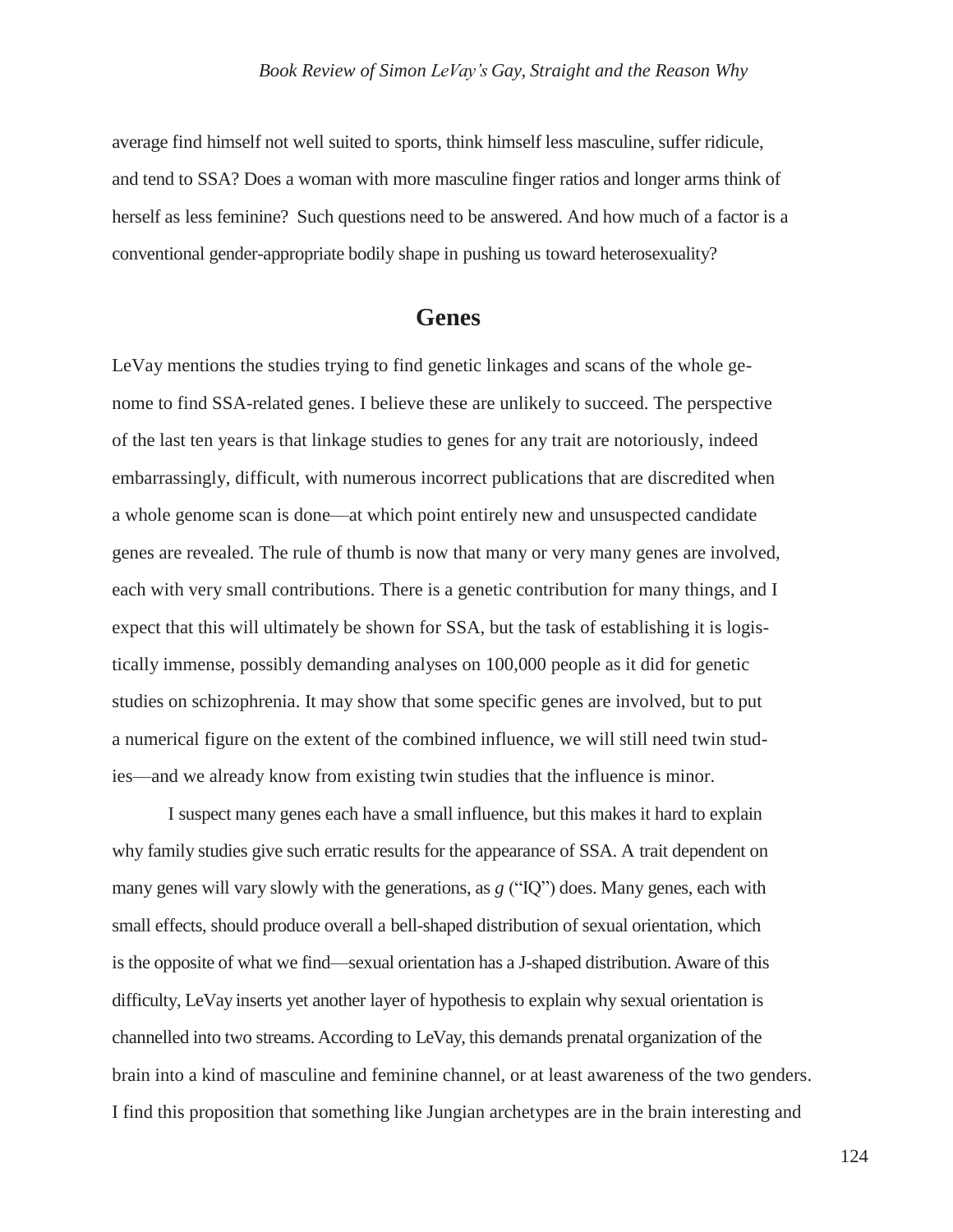novel but speculative; I also find it contradicted by the quite slow development of awareness of gender in young children rather than full gender recognition from birth.

## **Culture**

LeVay hypothesizes there is a basic stratum of homosexuality in culture having a biological origin. But he agrees homosexuality is expressed in rather wildly varying ways in different cultures and eras. He does not mention that such diversity should usually mean that genetic influence is rather weak. Genetically caused homosexuality would be tightly circumscribed in expression and change little over centuries. He does acknowledge that modern patterns of SSA relationships between adults were historically rare. But if the predominant historic pattern has been pederastic, would this mean any worldwide genetic pattern causing SSA was also most "naturally" pederastic?

LeVay states, "My conclusion  $\ldots$  [is] that sexual orientation is indeed a fairly stable aspect of human nature, and that straight, gay, and bisexual people have existed across many, perhaps all cultures" (p. xii). This is misleading because it implies SSA is stable. One can indeed say the statement about stability is true of heterosexuality, but it is far less true of homosexuality. This is shown to greatest extent in a study(Savin-Williams & Ream, 2007) in which sixteen-year-olds who were OSA were almost 100% still the same way a year later, but those initially SSA had overwhelmingly changed to OSA. From these data, and confining the time period to adolescence, OSA is at least 25 times as stable as SSA. A lifelong figure would be not so extreme, and a rule of thumb would be about 15 times the stability. This does not argue for SSA stability.

The cultural history also shows large change of homosexual customs, sometimes within one generation. This does not demonstrate SSA stability, nor does it argue for likely genetic influence.

LeVay points out the huge shift in family patterns over the last few centuries, and gives an argument why possible homosexual genes could have become more prevalent.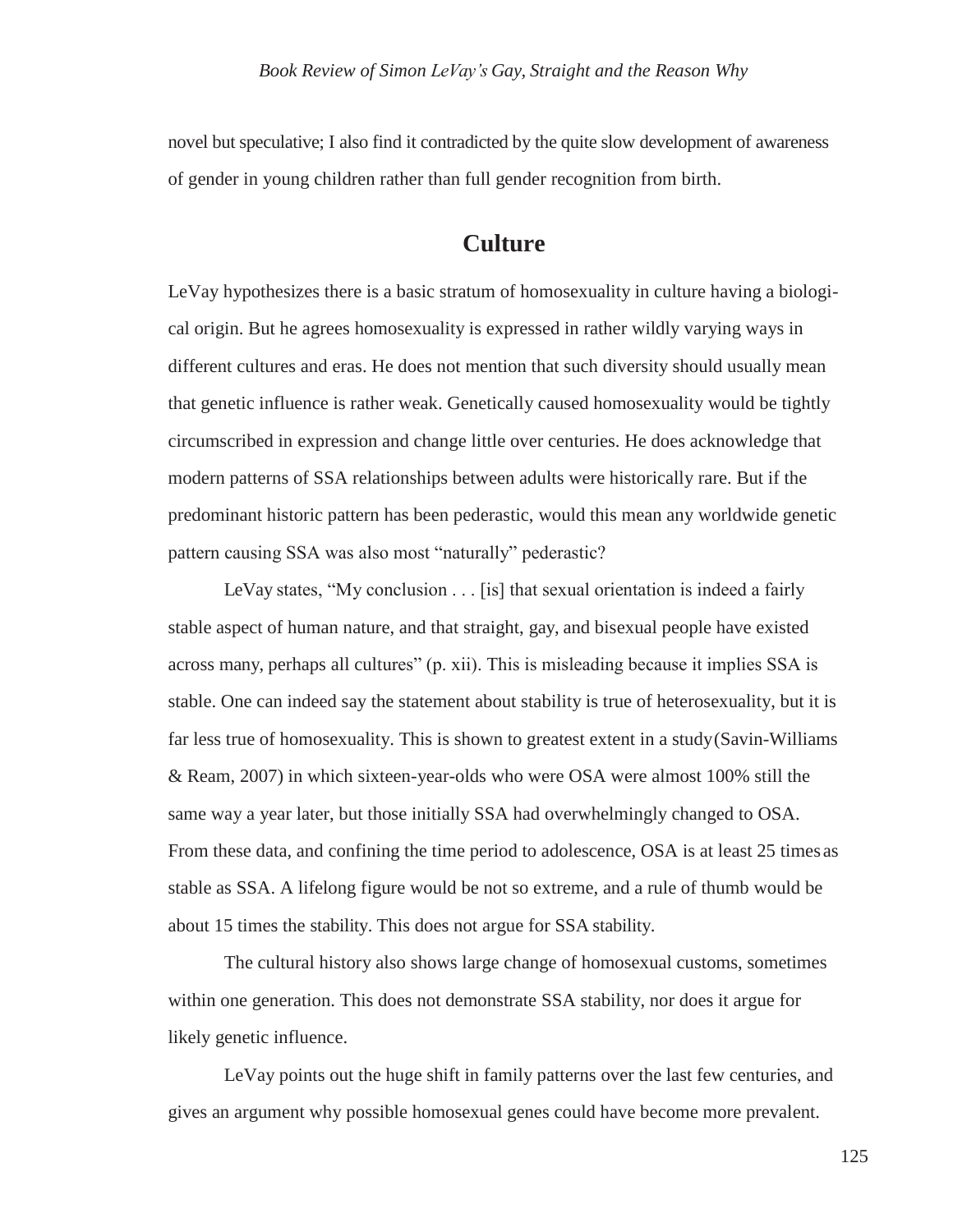But selective breeding experiments with animals require about a dozen generations to change behavior profoundly, and under LeVay's hypothesis, an extraordinarily selective human breeding pattern would be needed to produce a change in sexual orientation. It is highly doubtful that his mechanism can be correct for the timescale quoted. We must also remember that with today's smaller family sizes, there would be far fewer elder brothers than in the past!

# **Animal Homosexuality**

LeVay also surveys animal homosexuality, finding that "homosexuality in the sense of a durable preference for same-sex partners, has not been widely described among nonhuman animals" (p. 69). Rather, there is what he describes as "broad bisexual potential." Homosexuality to him seems like a "second-best choice" for the animal, saying that "male-male partnerships often break up if females become available" (p. 67). He correctly points out that the parallels with human homosexuality are often exaggerated but he thinks longer-term preference is seen in domestic sheep and reports on brain changes observed in them that apparently correlate with SSA.

From my point of view, however, it is similarly a question of how far these brain changes are due to the psychosexually artificial conditions of farming and whether the brains have changed in the short term in response to these environments. I would also note the relative lack of mention of reproduction as a theoretical framework; this, rather than sexual orientation itself, is overwhelmingly important for animals.

How far can human and animal sexuality be compared in any case? The richness of human sexuality and family life makes comparing it with sex in animals like comparing a love sonnet with the grunt of a pig.

# **Is Change Possible?**

Given his adherence to a strong prenatal theory of sexual orientation origins, what does LeVay think about the possibility of change in humans? Only homosexuality is dis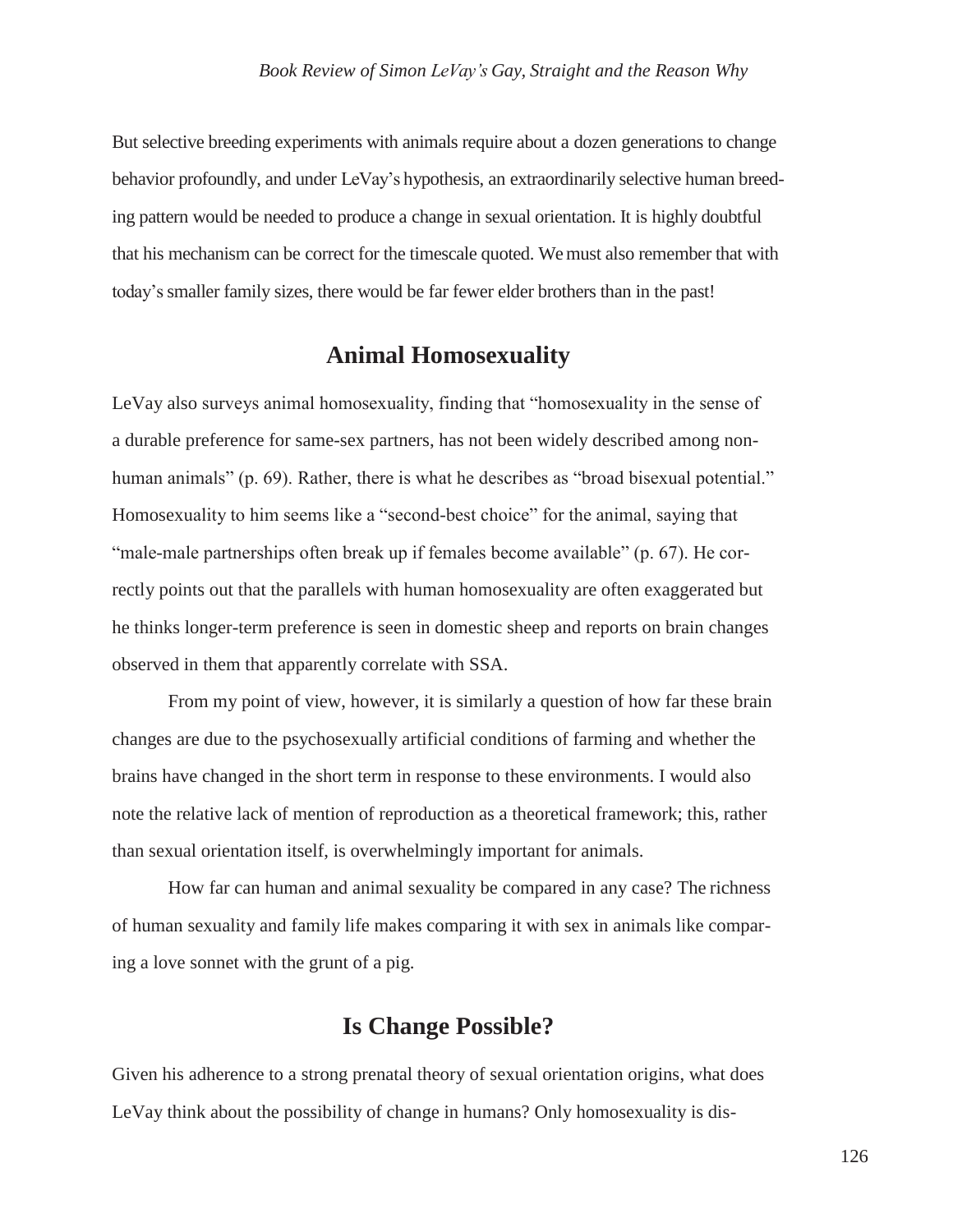cussed: "The majority viewpoint among mental-health professionals is that this so-called *conversion therapy* has little chance of success and can cause significant harm by reinforcing the gay person's negative self-image" (p. 12). No in-depth references are given for this, and such in-depth support does not exist.

LeVay quotes the Spitzer study and agrees that "at least a few highly motivated gay people can be helped to engage in and derive some degree of pleasure from heterosexual relationships and to pay less attention to their homosexual feelings. This should hardly come as a surprise, since we know that many gay people were heterosexually married and had children before coming out as gay" (p. 13). This simple and reasonable conclusion from the Spitzer study seems to at last be getting some unbiased attention! It is pretty refreshing these days to find an evaluation that is not totally blinkered. But he thinks therapy to stop gay self-hatred is more useful.

He cites literature in which some rare medical conditions seem to have caused a change in sexual orientation and would not rule out others being found. This is a much better approach than the ideological one that change is *a priori* impossible. I suppose it makes sense even from a strongly essentialist point of view that if the essence—the biological hardware—changes, very possibly the sexual orientation might also. He agrees that "sexual partner preference can change" (p. 286), at least under some conditions.

Although LeVay's book is about the influence of prenatal hormones, this section does not directly comment on whether such a link makes any change more difficult. The fact that the section is present at all suggests there is such a link in LeVay's mind and probably in the reader's mind as well. But the outcome seems to be a qualified agreement that the influence of the prenatal hormones is not absolute, and perhaps some forms of therapy might even have some effect under some conditions.

As to whether choice could be a factor in homosexuality, LeVay quotes a survey from the *Advocate* in the mid 90s that only 4% of gay men and 15% of lesbians said that choice had anything to do with why they were gay (p. 41). Such a survey sample is very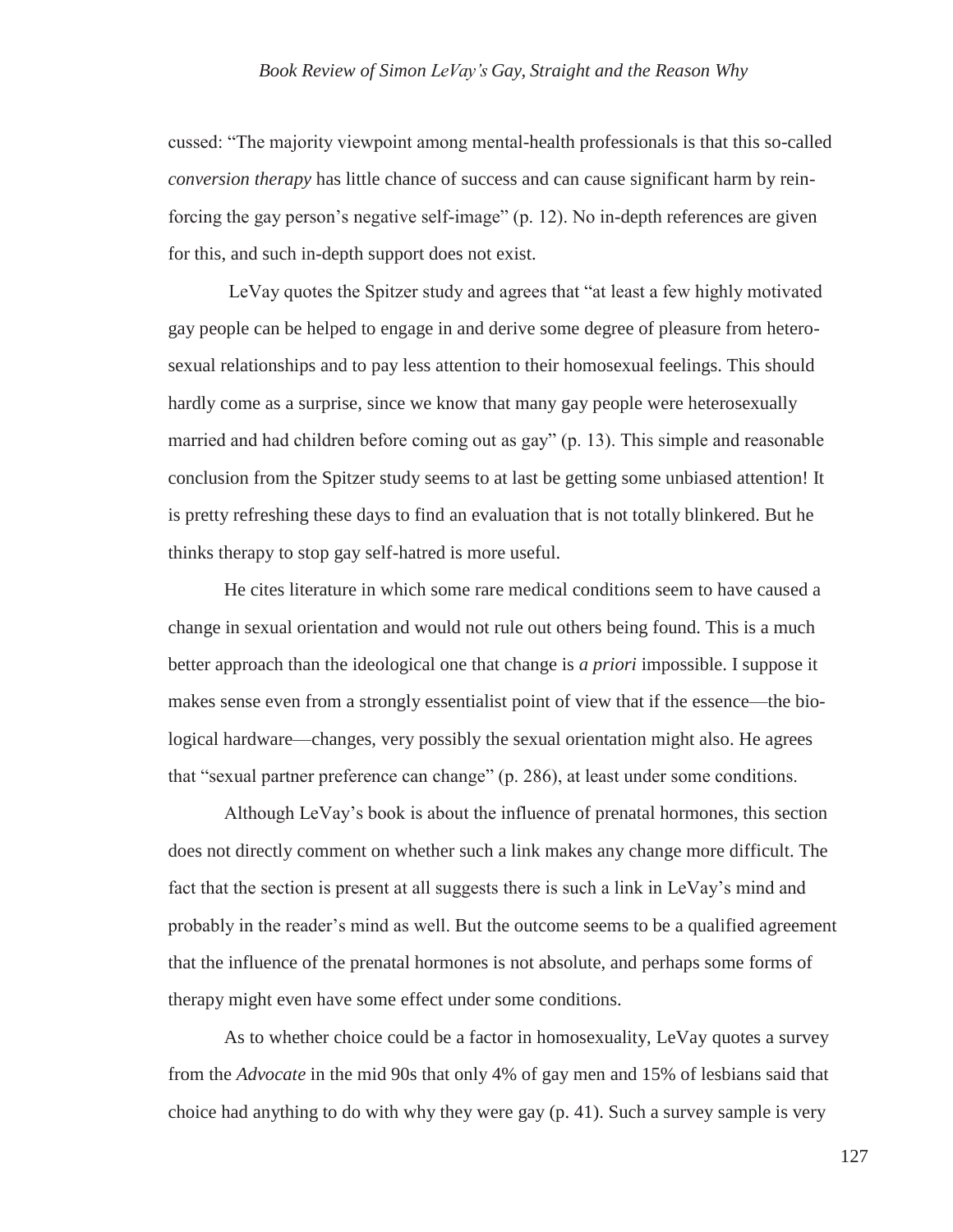biased (as is any sample from clinical experience) but seems numerically to be in the right region for an estimate of "choice." This is because unbiased Gallup polls show that 90% of GLB people currently believe they were born that way, which leaves little room for a large choice element. The latter, rather than the *Advocate* survey, is probably the best available simple evidence that choice is a minor factor in the origin of SSA.

# **Trying Too Hard?**

I think the reader of this book or any book dealing with this subject will be rather overwhelmed by the complexity of the subject. There are multiple aspects, multiple theories, and lack of consistency in experimental results and surveys. I think the general welter of inconsistent results is a mark of a discipline that is not yet mature. I believe there is a lesson to be learned from the gene-linkage surveys (not just for SSA) that appeared to be so exciting but were often totally wrong. I see also the piling up of multiple hypotheses, particularly in the field of the elder brother effect. There is some truth there, but I think the whole subject will ultimately have to be reconstructed more cautiously. Multiple hypotheses are fun, but more than two layers of them is stepping out onto the abyss. We need to wait until some of the findings are explained without (please) yet more layers of hypothesis.

LeVay's conclusion—"We [homosexual people] should be valued, celebrated, and welcomed into society rather than merely being tolerated" (p. 298)—is one of the few such "activist" comments, and the tone of the book is overwhelmingly academic.

# **Conclusions**

The subtitle of the book seems to imply basically the same principle for development of homosexuality and heterosexuality—prenatal exposure to greater or lesser amounts of hormones. Although these have some effect, so do a multitude of other factors, and it is time to abandon a single-origin hypothesis. Rather there are multiple reasons for SSA that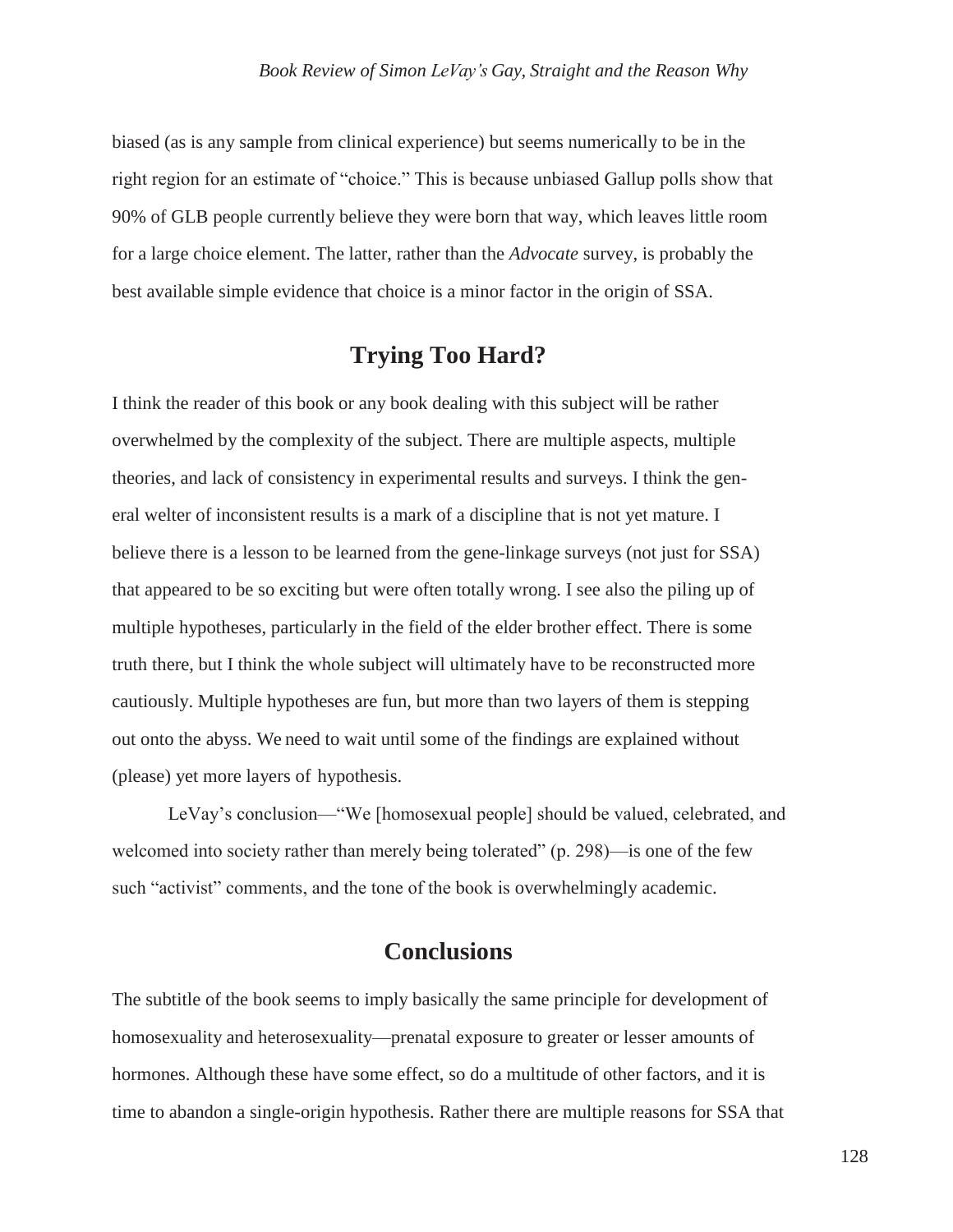include biological randomness, body shape, prenatal stress, early maternal interaction, early postnatal hormone effects, sibling interaction, sexual abuse, media influences, mental/fantasy life, early sexual experiences, paternal influence, and nonstandard masculine or feminine interests. Since some of these impact a few individuals to an unusually strong degree, there is no substitute for individualized clinical analysis. This may far better reveal "the reason why" one is gay or straight. Hopefully the mix of causes means that surveys of large populations can be summarized profitably by the sociologists.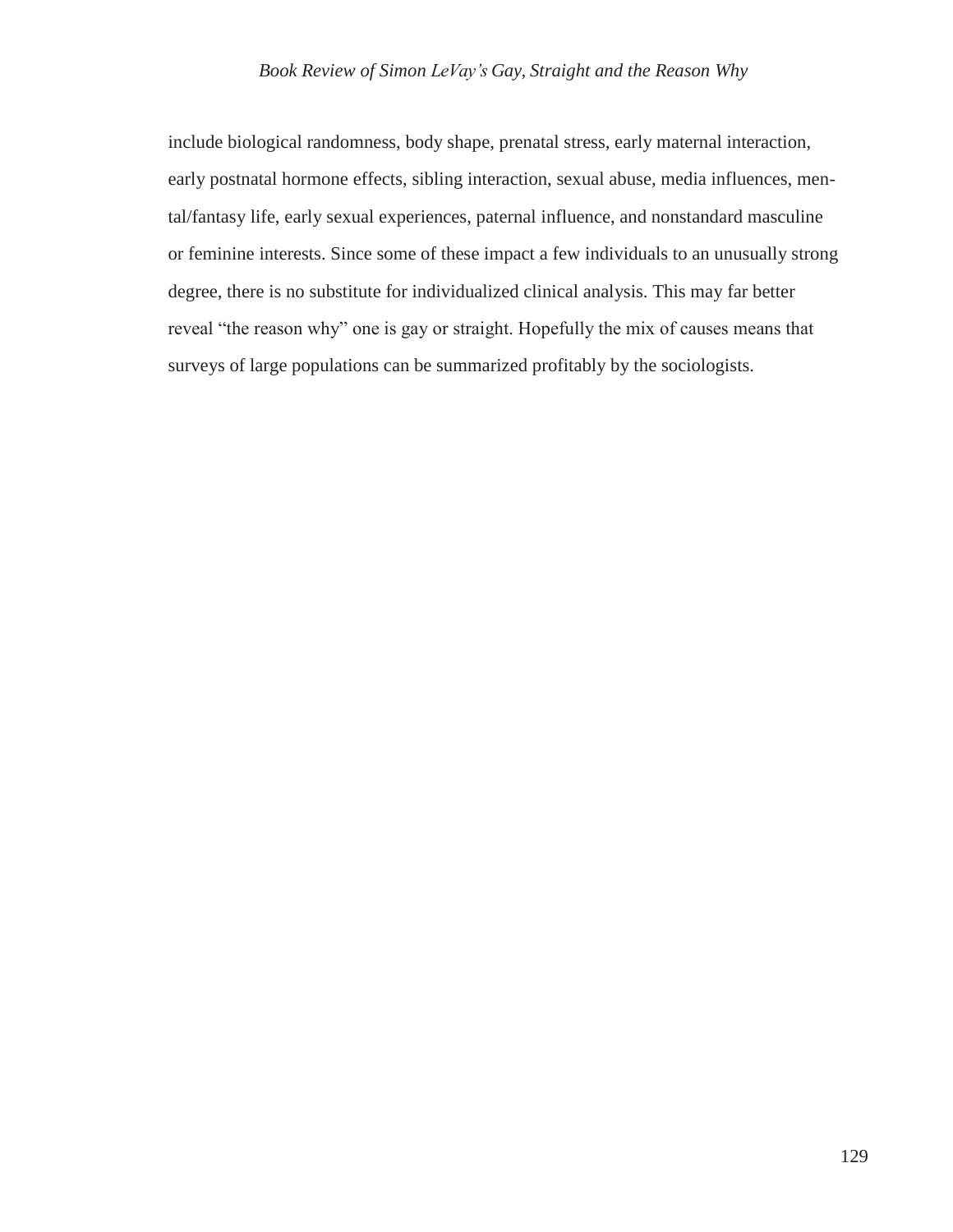# **References**

- Arreola, S. G., Neilands, T. B., & Diaz, R. (2009). Childhood sexual abuse and the sociocultural context of sexual risk among adult Latino gay and bisexual men. *American Journal of Public Health, 99* (Supplement 2), S432–S438.
- Austin, S. B., Jun, H. J., Jackson, B., Spiegelman, D., Rich-Edwards, J., Corliss, H. L., & Wright, R. J. (2008). Disparities in child abuse victimization in lesbian, bisexual, and heterosexual women in the Nurses' Health Study II. *Journal of Women's Health (Larchmont), 17*(4), 597–606.
- Auyeung, B., Knickmeyer, R., Ashwin, E., Taylor, K., Hackett, G., & Baron-Cohen, S. (2011). Effects of fetal testosterone on visuospatial ability. *Archives of Sexual Behavior, 41*(3), 571–581.
- Bailey, J. M., Dunne, M. P., & Martin, N. G. (2000). Genetic and environmental influences on sexual orientation and its correlates in an Australian twin sample. *Journal of Personality and Social Psychology, 78,* 524–536.
- Blanchard, R. (2012). A possible second type of maternal-fetal immune interaction involved in both male and female homosexuality. *Archives of Sexual Behavior*, in press.
- Byne, W., Tobet, S., Mattiace, L. A., Lasco, M. S., Kemether, E., Edgar, M. A., Morgello, S., Buchsbaum, M. S., & Jones, L. B. (2001). The interstitial nuclei of the human anterior hypothalamus: An investigation of variation with sex, sexual orientation, and HIV status. *Hormones and Behavior, 40,* 86–92.
- Case, L. K., & Ramachandran, V. S. (2012). Alternating gender incongruity: A new neuropsychiatric syndrome providing insight into the dynamic plasticity of brainsex. *Medical Hypotheses, 78* (5), 626–631.
- Colantuoni, C., Lipska, B. K., Ye, T., Hyde, T. M., Tao, R., Leek, J. T., Colantuoni, E. A., Elkahloun, A. G., Herman, M. M., Weinberger, D. R., & Kleinman, J. E. (2011). Temporal dynamics and genetic control of transcription in the human prefrontal cortex. *Nature, 478,* 519–523.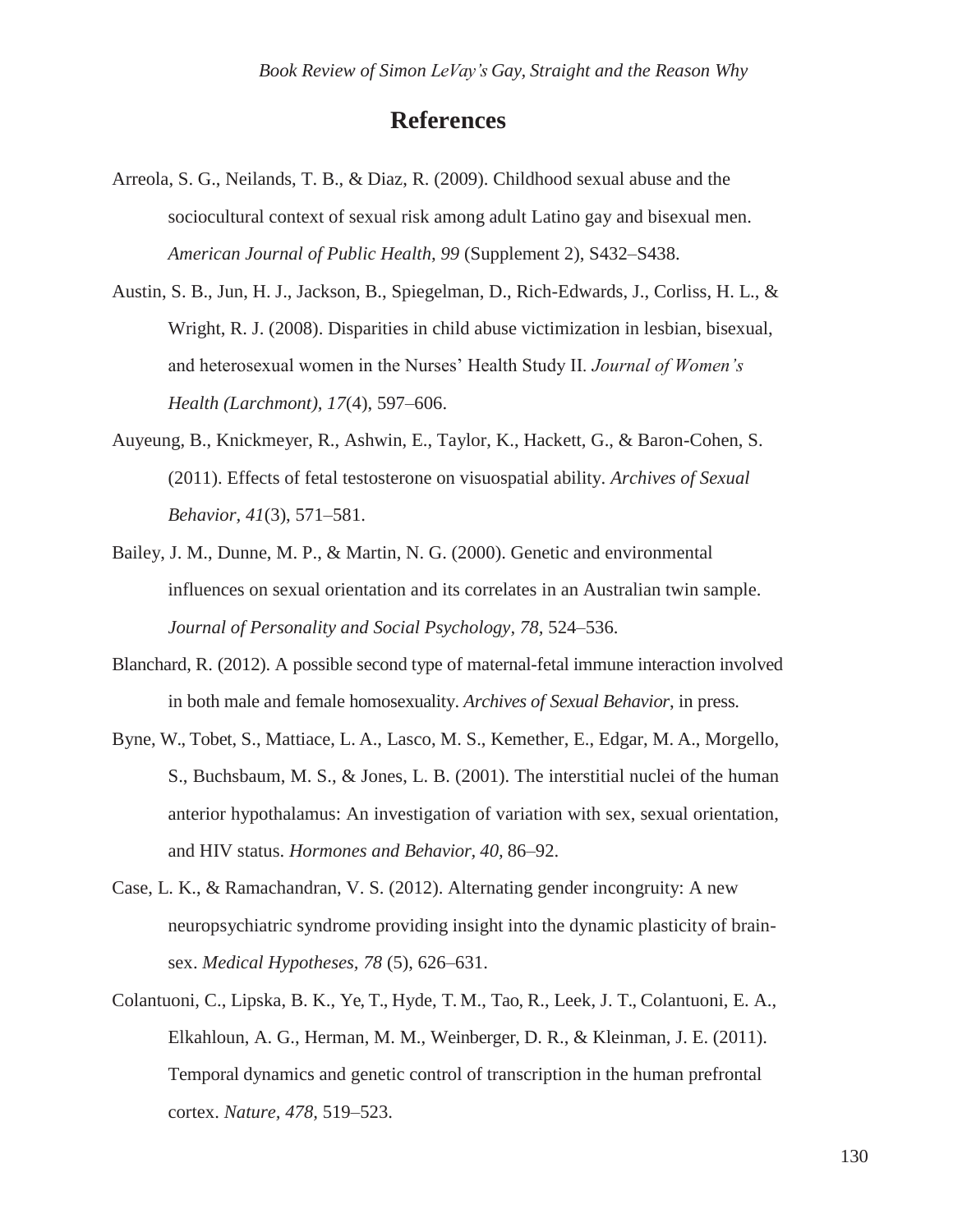- Cutajar, M. C., Mullen, P. E., Ogloff, J. R., Thomas, S. D., Wells, D. L., & Spataro, J. (2010). Psychopathology in a large cohort of sexually abused children followed up to 43 years. *Child Abuse and Neglect, 34*(11), 813–822.
- Dewing, P., Shi, T., Horvath, S., & Vilain, E. (2003). Sexually dimorphic gene expression in mouse brain precedes gonadal differentiation. *Molecular Brain Research, 118,* 82–90.
- Ebsworth, M., & Lalumiere, M. L. (2012). Viewing time as a measure of bisexual sexual interest. *Archives of Sexual Behavior, 41*(1), 161–172.
- Frisch, M., & Hviid, A. (2006). Childhood family correlates of heterosexual and homosexual marriages: A national cohort study of two million Danes. *Archives of Sexual Behavior, 35* (5), 533–547.
- Gregg, C., Zhang, J., Butler, J. E., Haig, D., & Dulac, C. (2010). Sex-specific parent-oforigin allelic expression in the mouse brain. *Science, 329,* 682–685.
- Hadziselimovic, F., Hadziselimovic, N. O., Demougin, P., & Oakeley, E. J. (2011). Testicular gene expression in cryptorchid boys at risk of azoospermia. *Sexual Development, 5*(2), 49–59.
- Hines, M. (2011). Gender development and the human brain. *Annual Review of Neuroscience, 34,* 69–88.
- Hisasue, S. I., Seney, M. L., Immerman, E., & Forger, N. G. (2010). Control of cell number in the bed nucleus of the *stria terminalis* of mice: Role of testosterone metabolites and estrogen receptor subtypes. *Journal of Sexual Medicine, 4*(1), 1401–1409.
- Jacklin, C. N., Snow, M. E., & Maccoby, E. E. (1981). Tactile sensitivity and muscle strength in newborn boys and girls. *Infant Behavior and Development, 4,* 261–268.
- Kang, H. J., Kawasawa, Y. I., Cheng, F., Zhu, Y., Xu, X., Li, M., Sousa, A. M. M., Pletikos, M., Meyer, K. A., Sedmak, G., Guennel, T., Shin, Y., Johnson, M. B., Krsnik, Z., Mayer, S., Fertuzinhos, S., Umlauf, S., Lisgo, S. N., Vortmeyer, A.,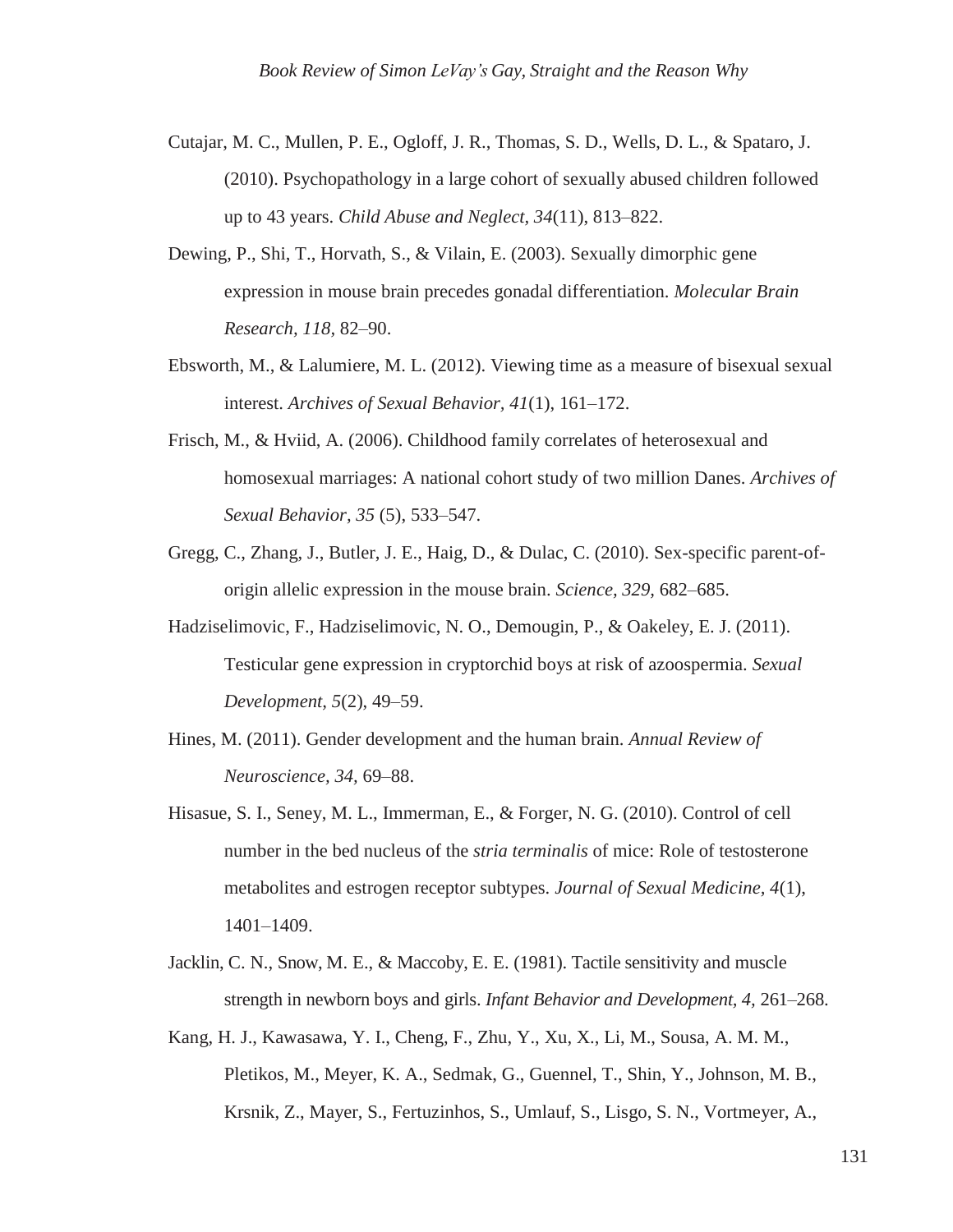Weinberger, D. R., Mane, S., Hyde, T. M., Huttner, A., Reimers, M., Kleinman, J. E., & Sestan, N. (2011). Spatio-temporal transcriptome of the human brain. *Nature, 478,* 483–489.

- Kauffman, A. S. (2009). Sexual differentiation and the Kiss1 system: Hormonal and developmental considerations. *Peptides, 30*(1), 83–93.
- Kirk, K. M., Bailey, J. M., Dunne, M. P., & Martin, N. G. (2000). Measurement models for sexual orientation in a community twin sample. *Behavior Genetics, 30,* 345– 356.
- Langevin, R., Langevin, M., & Curnoe, S. (2007). Family size, birth order, and parental age among male paraphilics and sex offenders. *Archives of Sexual Behavior, 36*  (4), 599–609.
- Lee, S. I., Lee, W. K., Shin, J. H., Han, B. K., Moon, S., Cho, S., Park, T., Kim, H., & Han, J. Y. (2009). Sexually dimorphic gene expression in the chick brain before gonadal differentiation. *Poultry Science, 88* (5), 1003–1015.
- LeVay, S. (1991). A difference in hypothalamus structure between heterosexual and homosexual men. *Science, 253,* 1034–1037.
- LeVay, S. (2010). *Gay, straight and the reason why*. New York: Oxford University Press.
- Magnus, P., Berg, K., & Bjerkedal, T. (1985). The association of parity and birth weight: Testing the sensitization hypothesis. *Early Human Development, 12,* 49–54.
- Martin, N., Pourie, G., Bossenmeyer-Pourie, C., Jazi, R., Gueant, J. L., Vert, P., & Daval, J. L. (2010). Conditioning-like brief neonatal hypoxia improves cognitive function and brain tissue properties with marked gender dimorphism in adult rats. *Seminars in Perinatology, 34*(3), 193–200.
- Meyer-Bahlburg, H. F. L. (2005). Gender identity outcome in female-raised 46, XY persons with penile agenesis, cloacalexstrophy of the bladder or penile ablation. *Archives of Sexual Behavior, 34,* 423–438.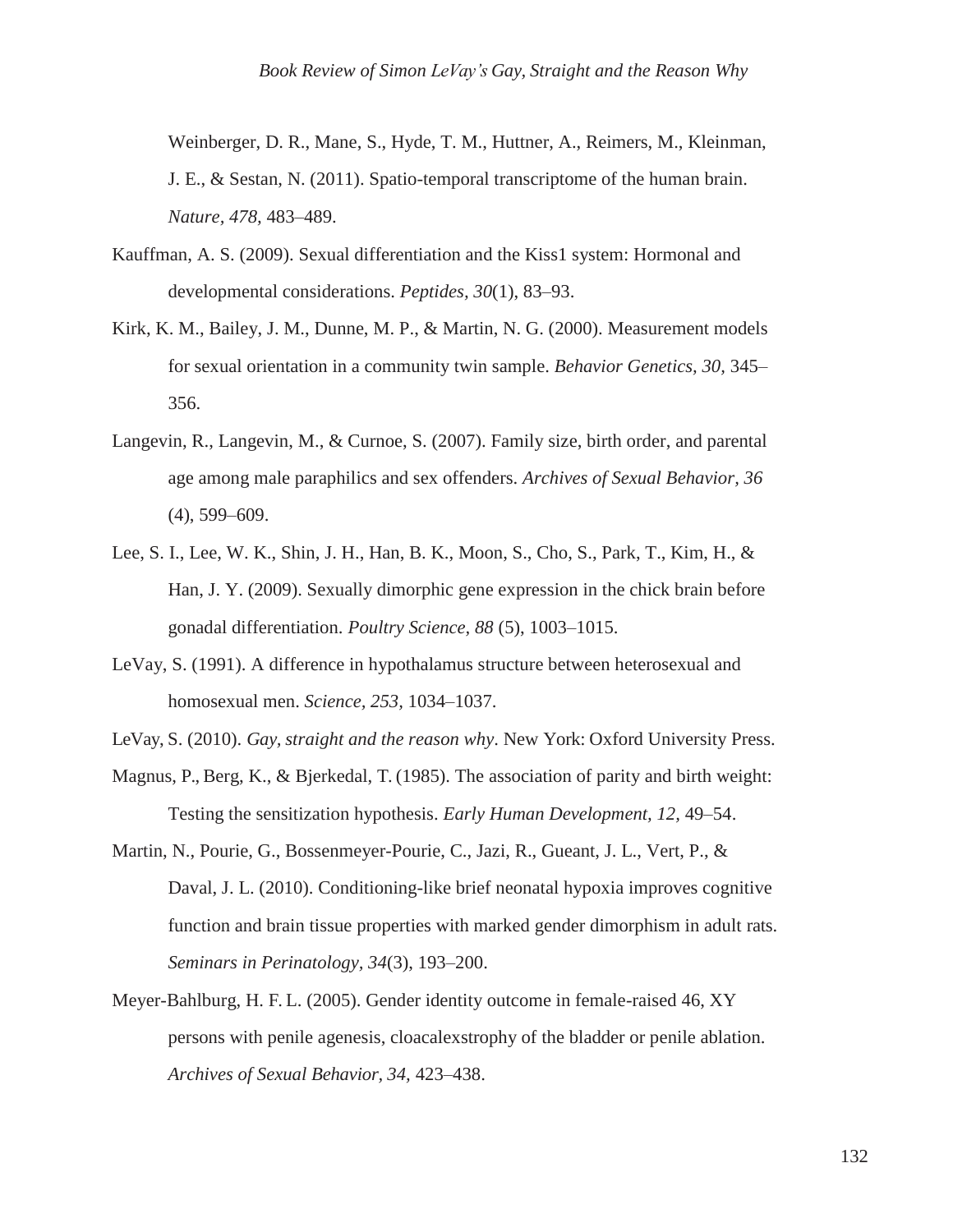- Mychasiuk, R., Gibb, R., & Kolb, B. (2012). Prenatal stress produces sexually dimorphic and regionally specific changes in gene expression in hippocampus and frontal cortex of developing rat offspring. *Developmental Neuroscience 33* (6), 531–538.
- Nielsen, H. S., Mortenson, L. U. N., Schor, O., Christiansen, O. B., & Andersen, A. N. (2008). Brothers and reduction of the birth weight of later-born siblings. *American Journal of Epidemiology, 167*(4), 480–484.
- Nielsen, H. S., Steffensen, R., Lund, M., Egestad, L., Mortensen, L. H., Andersen, A. M., Lidegaard, O., & Christiansen, O. B. (2010). Frequency and impact of obstetric complications prior and subsequent to unexplained secondary recurrent miscarriage. *Human Reproduction, 25*(6), 1543–1552.
- Phoenix, C. H., Goy, R. W., Gerall, A. A., & Young, W. C. (1959). Organizing actionof prenatally administered testosterone propionate on the tissues mediating mating behavior in the female guinea pig. *Endocrinology, 65,* 369–382.
- Reinius, B. (2011). *Sexually dimorphic gene expression in the mammalian brain*. (Unpublished doctoral dissertation), University of Uppsala, Uppsala, Sweden.
- Rosario, M., Schrimshaw, E. W., & Hunter, J. (2009). Disclosure of sexual orientation and subsequent substance use and abuse among lesbian, gay, and bisexual youths: Critical role of disclosure reactions. *Psychology of Addictive Behavior, 23*(1), 175–184.
- Rosenthal, A. M., Sylva, D., Safron, A., & Bailey, J. M. (2011). Sexual arousal patterns of bisexual men revisited. *Biological Psychology, 88*(1), 112–115.
- Rothman, E. F., Exner, D., & Baughman, A. L. (2011). The prevalence of sexual assault against people who identify as gay, lesbian, or bisexual in the United States: A systematic review. *Trauma Violence and Abuse, 12*(2), 55–66.
- Savin-Williams, R. C., Joyner, K., & Rieger, G. (2012). Prevalence and stability of selfreported sexual orientation identity during young adulthood. *Archives of Sexual Behavior,* in press.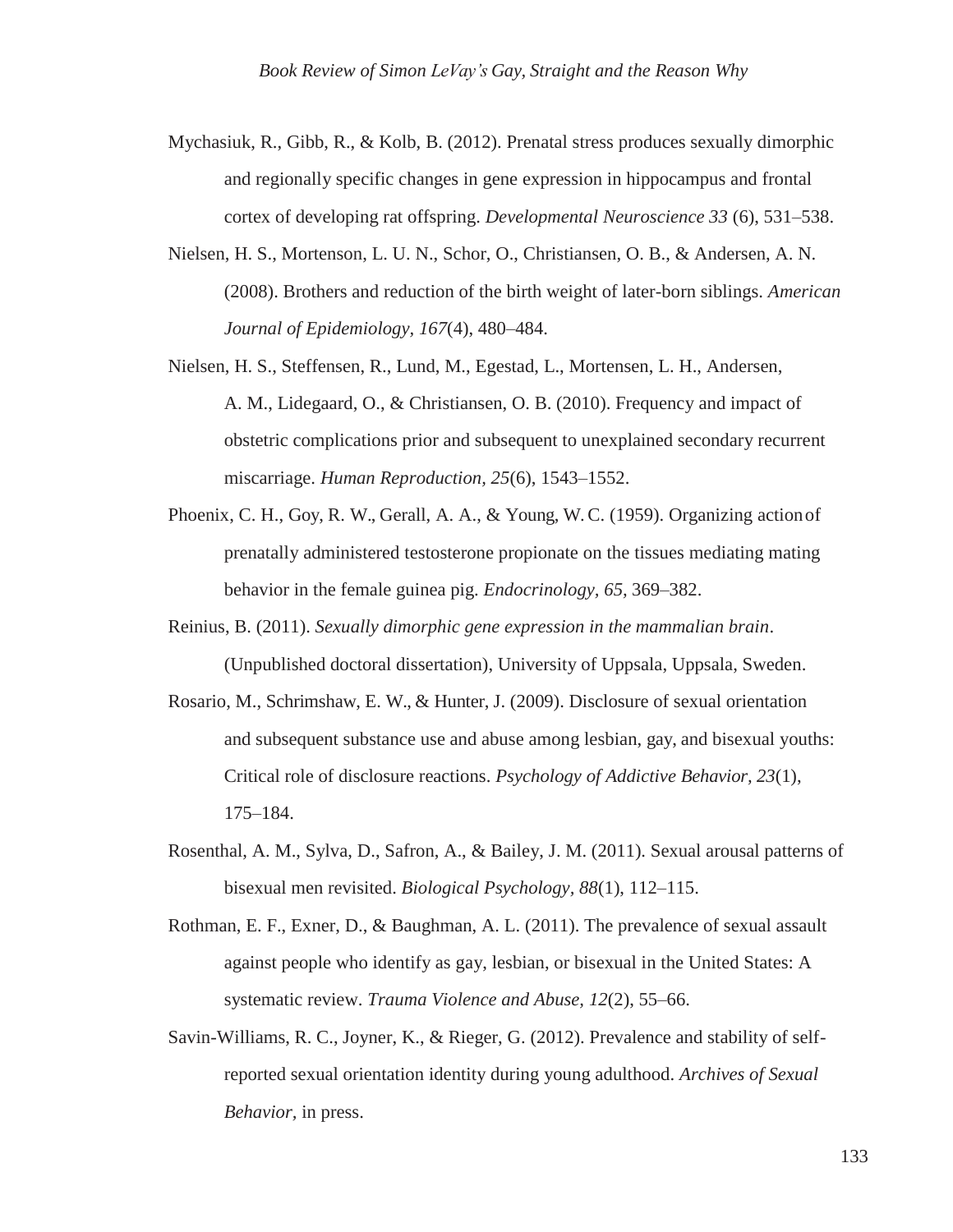- Savin-Williams, R. C., & Ream, G. L. (2007). Prevalence and stability of sexual orientation components during adolescence and young adulthood. *Archives of Sexual Behavior, 36,* 385–394.
- Schumm, W. R. (2008). Re-evaluation of the "no differences" hypothesis concerning gay and lesbian parenting as assessed in eight early (1979–1986) and four later (1997– 1998) dissertations. *Psychological* report*s,* 103(1), 275–304.
- Schumm, W. R. (2010). Children of homosexuals more apt to be homosexuals? A reply to Morrison and to Cameron based on an examination of multiple sources of data. *Journal of Biosocial Science, 42*(6), 721–742.
- Schumm, W. R. (2011). Child outcomes associated with lesbian parenting: Comments on Biblarz and Stacey's 2010 report. *Journal of Human Sexuality, 3,* 35–80.
- Semaan, S. J., & Kauffman, A. S. (2010). Sexual differentiation and development of forebrain reproductive circuits. *Current Opinions in Neurobiology, 20*(4), 424– 431.
- Sreenivasan, R., Cai, M., Bartfai, R., Wang, X., Christoffels, A., & Orban, L. (2008). Transcriptomic analyses reveal novel genes with sexually dimorphic expression in the zebrafish gonad and brain. *PLoS One, 3*(3), e1791.
- Tomeo, M., Templer, D., Anderson, S., & Kotler, D. (2001). Comparative data of childhood and adolescence molestation in heterosexual and homosexual persons. *Archives of Sexual Behavior, 30,* 535–541.
- van Nas, A., Guhathakurta, D., Wang, S. S., Yehya, N., Horvath, S., Zhang, B., Ingram-Drake, L., Chaudhuri, G., Schadt, E. E., Drake, T. A., Arnold, A. P., & Lusis, A. J. (2009). Elucidating the role of gonadal hormones in sexually dimorphic gene coexpression networks. *Endocrinology, 150*(3), 1235–1249.
- Whitehead, N. (2007). An antiboy antibody? Re-examination of the maternal immune hypothesis. *Journal of Biosocial Science, 39*(6), 905–921.